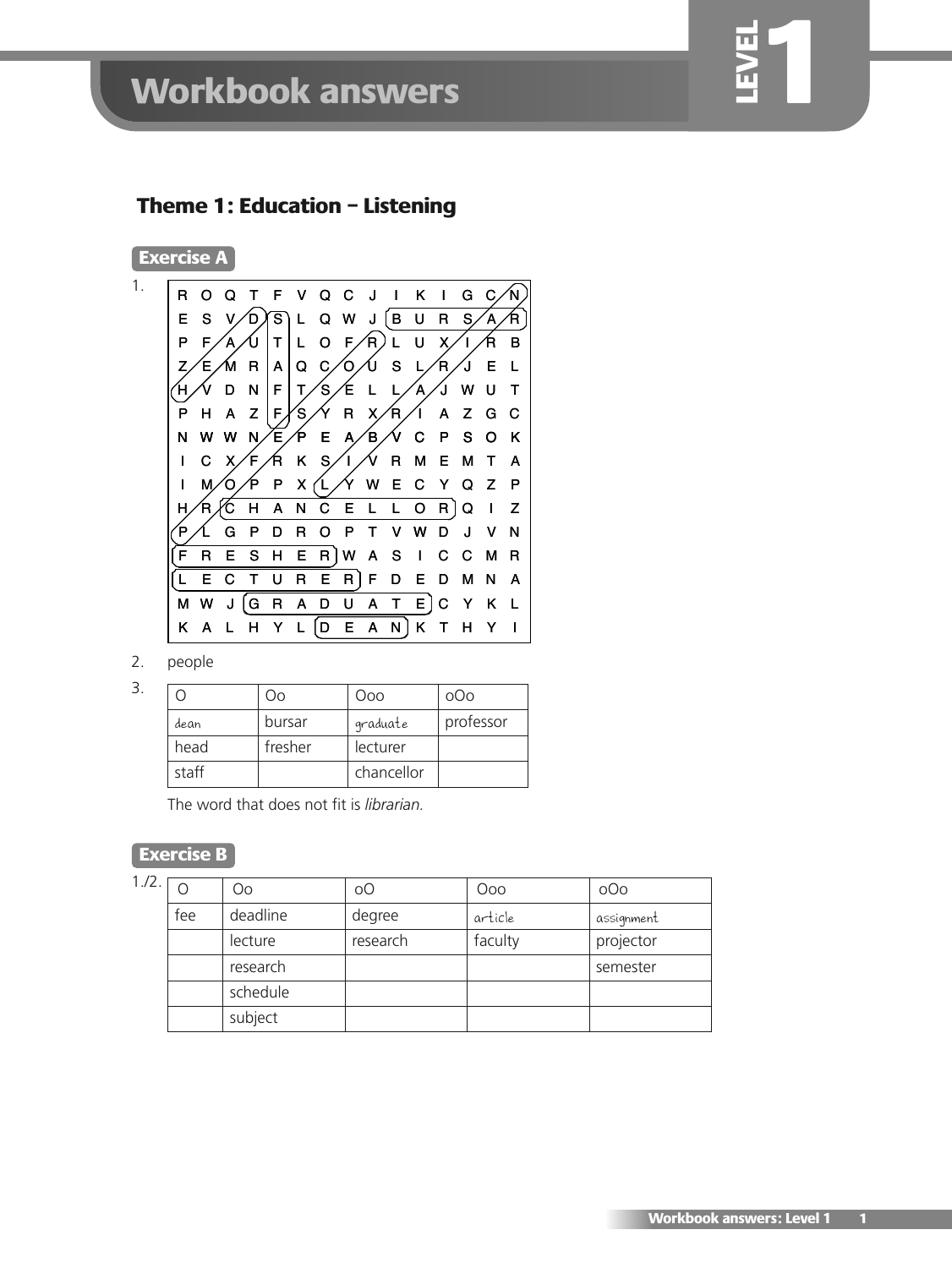1./2. a. The first semester in my country begins in October.

- b. Go to the *bursar* to pay your fees.
- c. I'm doing some *research* to help me with my technology project.
- d. The *dean* is in charge of the Faculty of Education.
- e. An *assignment* is a piece of work that students do on their own.
- f. The *deadline* for the next assignment is on Tuesday.
- g. Speak to the *librarian* to order your books.
- h. A *projector* is a machine for showing PowerPoint slides.
- i. In Britain, the head of a department or faculty is usually a *professor*.

#### **Exercise D**

- 1./2. hall of residence / accommodation / campus / resource centre / welfare office / library / food court / gym / crèche / launderette
- 3. Answers depend on students.
- 4. a. campus
	- b. launderette
	- c. library
	- d. crèche
	- e. hall of residence
- 5. a. food court: You can buy your lunch here*.*
	- b. gym: This is a place to do exercise.
	- c. welfare office: You go here if you have problems.
	- d. resource centre: A place with Internet, magazines and printers.
	- e. mini-market: You can buy many different things here.

#### **Exercise E**

1.

| noun            | verb           |
|-----------------|----------------|
| accommodation   | accommodate    |
| assignment      | a. assign      |
| b. contribution | contribute     |
| participation   | c. participate |
| projector       | d. project     |

- 2./3. *a.* graduate
	- b. staff
	- c. research
	- d. schedule
	- e. lecture

#### **Exercise F**

- 1. a. He's responsible for the resource centre.
	- b. I'm the head *of* your faculty.
	- c. In other words, she's in charge *of* your fees.
	- d. The hall of residence is accommodation *for* students.
- 2. Answers depend on students.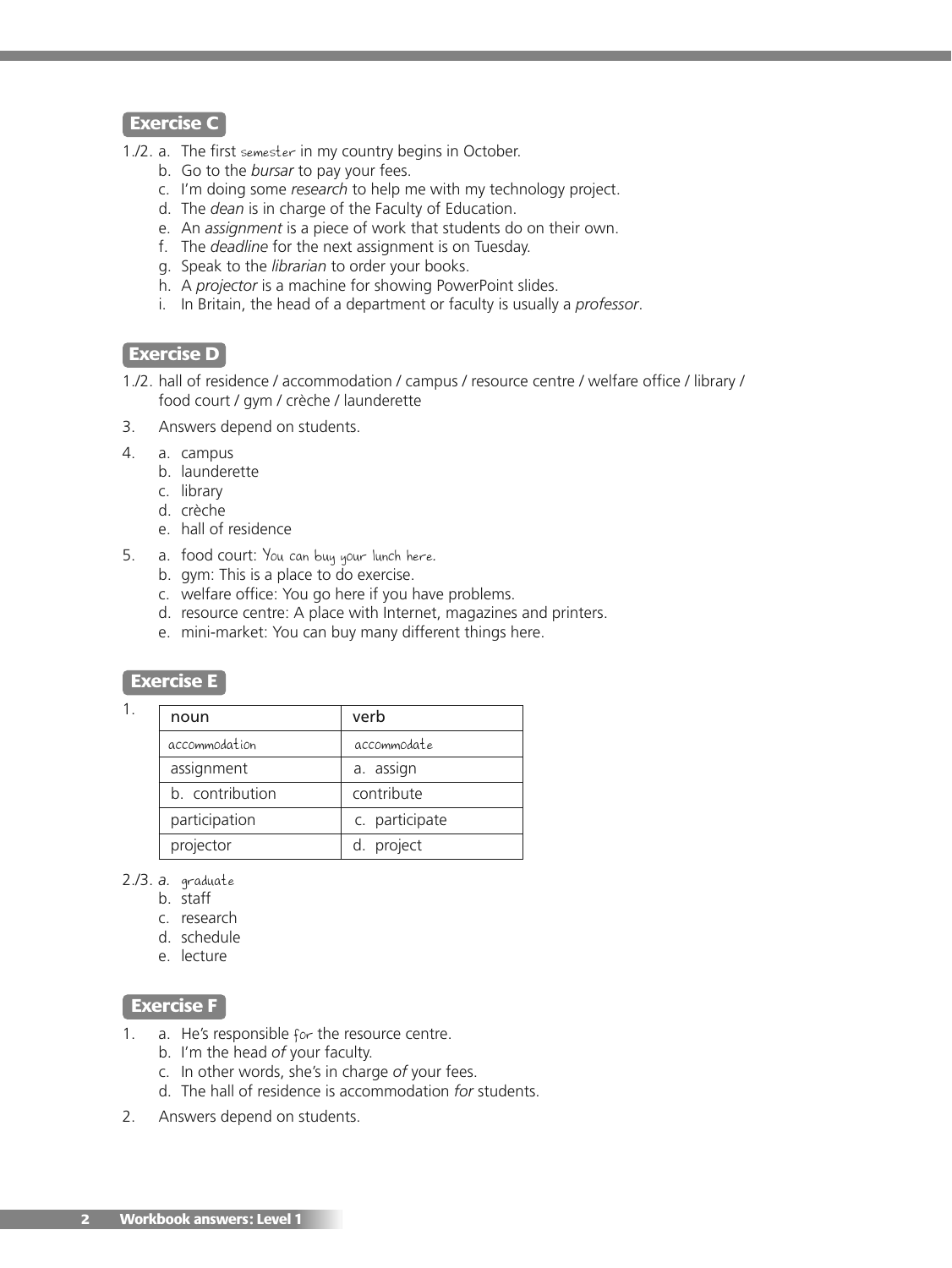#### **Exercise G**

*subject verb general word more information*

- 1. A food court is a place with many different restaurants.
- 2. a. A dean is a person in charge of a faculty*.*
	- b. A library is a place with many books and magazines.
	- c. A hall of residence is a place with accommodation for students.
	- d. A medical centre is a place with doctors and nurses.
	- e. A sports centre is a place for tennis and football.
	- f. A graduate is a student / person (at a university) with a degree.

*subject verb gerund more information*

3. Research means finding information in books or on the Internet.

- a. Access means getting into something*.*
- b. Advising means giving help.
- c. Disagreeing means having a different opinion / means not agreeing.
- d. Participating means doing something with other people.
- e. Predicting means guessing the answer to something / thinking about the answer to something.
- f. Greeting means saying hello to someone.
- g. Socializing means being with other people.

### **Theme 1: Education – Speaking**

#### **Exercise A**

1./2. behaviour, college, degree, dictionary, form, graduate, primary, pupil, reward, semester, set, sit, take, tertiary, tutorial

 $3.74.1$ 

| $\circ$ | Oo      | <sub>o</sub> O | Ooo      | oOo       |
|---------|---------|----------------|----------|-----------|
| form    | pupil   | degree         | graduate | behaviour |
| set     | college | reward         | tertiary | semester  |
| sit     |         |                | primary  |           |
|         |         |                |          |           |
| take    |         |                |          |           |
|         |         |                |          |           |

The words that do not fit are: *dictionary, tutorial*.

#### **Exercise B**

Answers depend on students.

#### **Exercise C**

- 1. /k/: college /s/: certificate
- 2. /k/: academic /s/: residence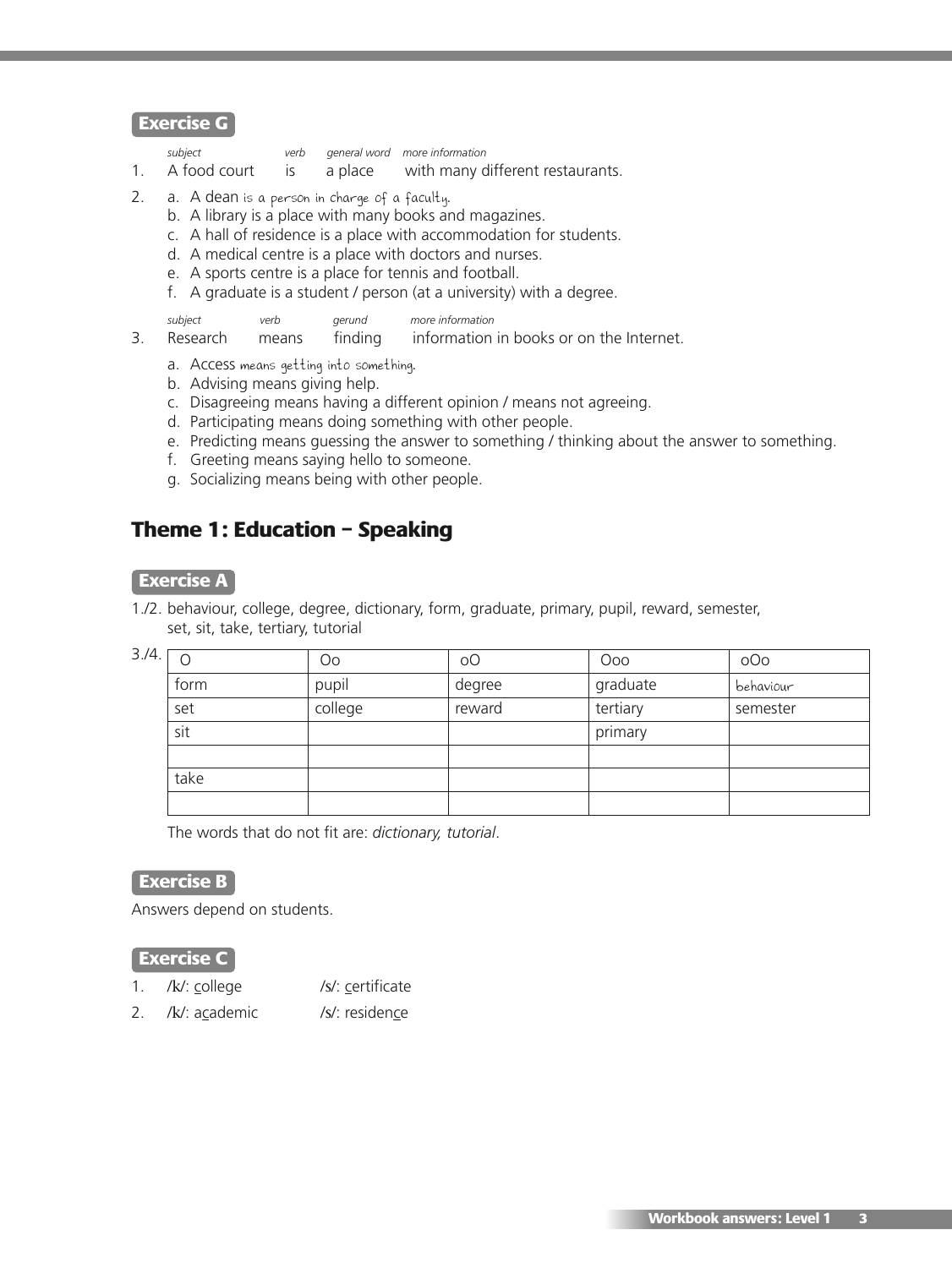| .,     |   |  |
|--------|---|--|
| ÷<br>I | ш |  |
|        |   |  |

|               | /k/ | /s/ |
|---------------|-----|-----|
| accommodation |     |     |
| campus        |     |     |
| centre        |     |     |
| certificate   |     |     |
| college       |     |     |
| contribute    |     |     |
| cram          |     |     |
| curriculum    |     |     |
| faculty       |     |     |
| lecturer      |     |     |
| participation |     |     |
| residence     |     |     |
| secondary     |     |     |

### **Exercise D**

- 1. is, aren't, weren't, was
- 2. lasts, liked, stays, kept, sat, socializes

| C. | subject          | verb  | complement / object $\vert$ extra information |                           |
|----|------------------|-------|-----------------------------------------------|---------------------------|
|    | Secondary school |       | compulsory                                    | <i>in</i> most countries. |
|    | Many children    | begin | school                                        | <i>at</i> five.           |

- 4./5. a. I took eight GCSEs at secondary school*.*
	- b. I started school at five.
	- c. School isn't compulsory after 16.
	- d. Children don't take exams at nursery school.
	- e. The exams at 16 were difficult.
	- f. Classes aren't small at secondary school.
	- g. Many children begin school at four or five.
	- h. Many children like their first school.

### **Exercise E**

Answers depend on students.

### **Exercise F**

Answers depend on students.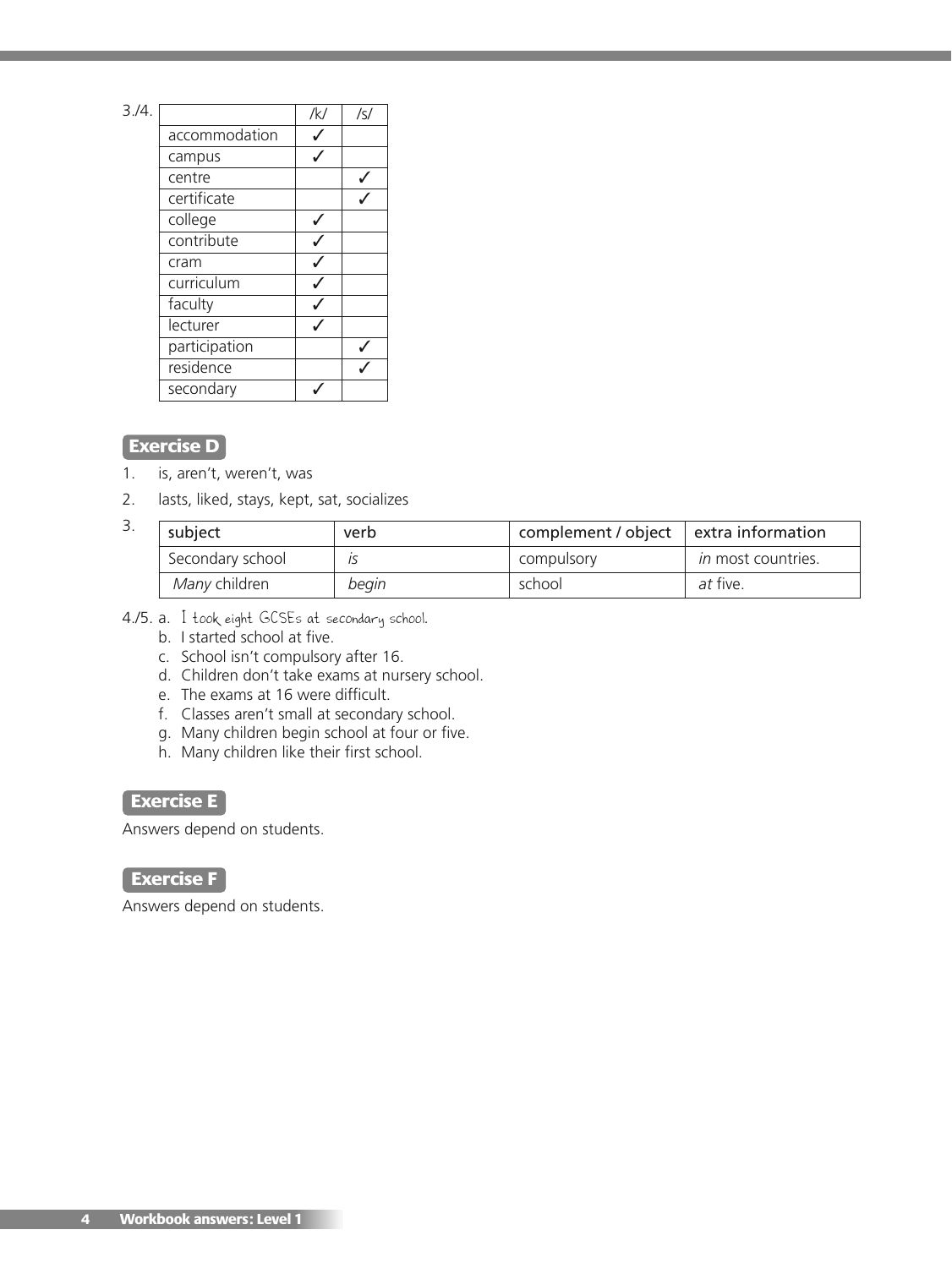# **Theme 1: Education – Reading**



- 2. a. research
	- b. website
	- c. program
	- d. wireless
	- e. paste
	- f. attachment
	- g. search engine
	- h. Internet
- 3. To use the Internet as a (1) *research* tool, you need to have a (2) *search engine*. This is a computer (3) *program* which allows you to find information on the Internet by visiting different (4) *websites*. You can cut and (5) *paste* information, but of course you must never plagiarize anything you find. You can send data from the Internet as an email (7) *attachment*, using a cable or (8) *wireless* connection.

### **Exercise B**

1.–3. Answers depend on students.

| Language laboratory<br>a. The language laboratory is open for 12 hours every weekday.<br>b. The laboratory is open on Sundays.<br>c. You can find the right level by checking the colour tab on the cassette. |   |
|---------------------------------------------------------------------------------------------------------------------------------------------------------------------------------------------------------------|---|
| Graded readers<br>a. The library is closed at weekends.<br>b. There are only books for beginners and advanced students.<br>c. You can choose any book you like.                                               | F |
| Reading research cards<br>a. There are reading cards for intermediate students.<br>b. The reading cards are in filing cabinets.<br>c. There are no reading cards for the Work and business theme.             |   |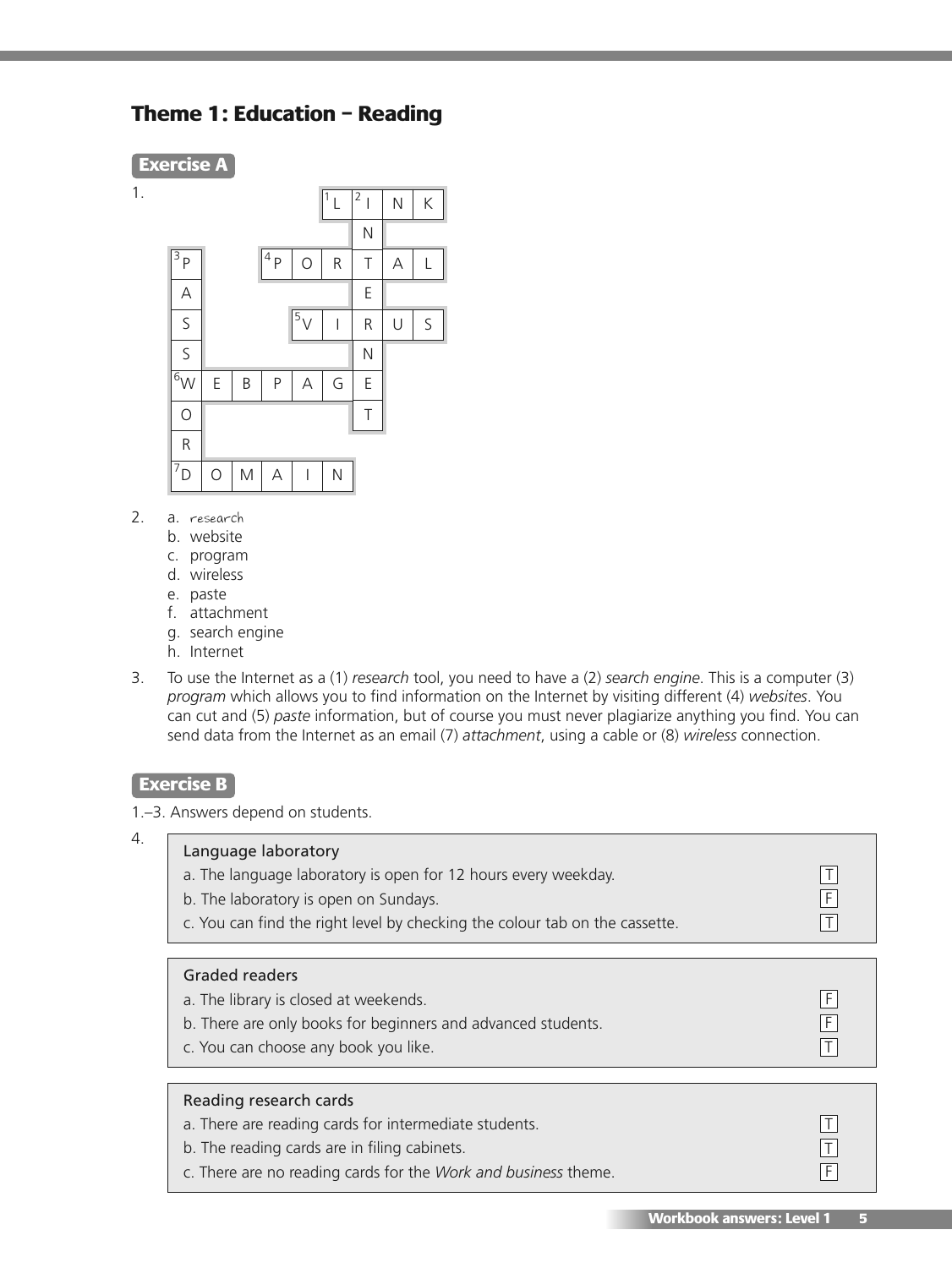#### Writing tutor

- a. The tutor is in the library every day except Sunday.
- b. You can see the writing tutor at any time.
- c. You don't need to take anything with you.

#### 5. **Language laboratory**

The language laboratory is located on the first floor of C Block. It is open from  $9.00$  a.m. to  $9.00$ p.m. every day except Sunday. There are listening texts at all levels, from beginner to advanced.

There  $\widehat{1s}$  a colour tab on the cover of each cassette or CD. Look for the correct colour for your level. Take the cassette or CD to a free booth and listen to the text. Answer the questions. Record your voice and listen to the correct answer. Correct your own answers.

#### **Graded readers**

You can find the graded readers in the library. The library is located on the ground floor next to the LRC. It is open on Monday to Saturday from 8.30 a.m. to 6.00 p.m. There are readers for all levels, from beginner to advanced. There is a colour tab on the back of each book. Look for the correct colour for your level. Find an interesting book for you. We have true stories and fiction.

Take the book to the librarian. You can keep the book for one week. There are questions at the back of each book. Write answers to the questions and take your answers to the librarian. He/she will give you a piece of paper with the correct answers.

#### **Reading research cards**

You can find the reading research cards in the library. The library is located on the ground floor

#### **Exercise C**

Answers depend on students.

from 8.30 a.m. to 6.00 p.m.

There are cards for all levels, from beginner to advanced. They are in filing cabinets on the left by the door. There is a colour tab on each filing cabinet. Look for the correct colour for your level. Find an interesting card for you. We have research cards on all the themes in your course –*Education, Science and nature, The physical world,* etc. Take the card to the librarian and he/she will show you the reference books to use. You cannot take the card out of the library. You will need about one hour to do the research and answer the questions. Write answers to the questions and take your answers to the librarian. He/she will give you a piece of paper with the correct answers.

#### **Writing tutor**

You can talk to the writing tutor in the library. The library is located on the ground floor next to the LRC. The tutor is available at the following times:

Monday to Friday: 1.00–2.00 p.m. Saturday: 2.00–4.00 p.m.

Ask the librarian to book an appointment with the tutor. Take your notebook with you or a sample of your writing – at least two pages. The tutor will talk to you about your writing problems and give you writing tasks.

# next to the LRC. It is open on Monday to Saturday

 $T$  $F$ F

**6 Workbook answers: Level 1**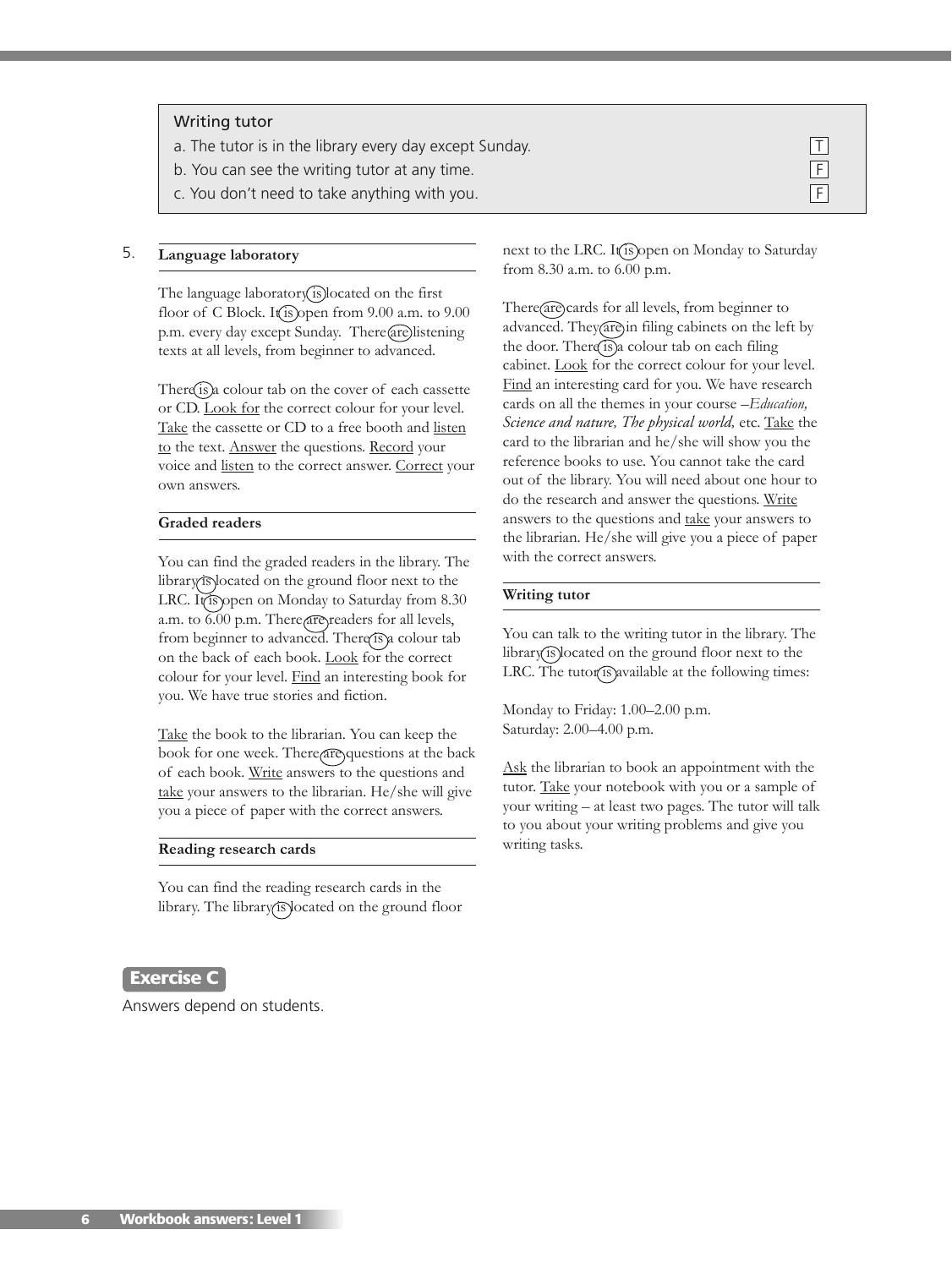# **Theme 1: Education – Writing**

### **Exercise A**

1.

| verb      | noun         | adjective      |
|-----------|--------------|----------------|
| collect   | application  | interesting    |
| apply     | applicant    | applicable     |
| delete    | collection   | appropriate    |
| organize  | organization | extracurricula |
| punctuate | punctuation  | secondary      |
| require   | surname      |                |
| rewrite   |              |                |

- 2. a. deletion
	- b. interesting
	- c. organized
	- d. requirement
	- e. required
	- f. collect

| 3./4. | ending      | noun | adjective | examples                    |
|-------|-------------|------|-----------|-----------------------------|
|       | $\dots$ ion |      |           | Answers depend on students. |
|       | ate         |      |           | Answers depend on students. |
|       | $\dots$ ary |      |           | Answers depend on students. |
|       | able        |      |           | Answers depend on students. |
|       | $\dots$ ant |      |           | Answers depend on students. |
|       | ment        |      |           | Answers depend on students. |
|       | $$ ing      |      |           | Answers depend on students. |

### **Exercise B**

| 1. | subject | be                 |                   | extra information       |
|----|---------|--------------------|-------------------|-------------------------|
|    |         | am<br>İς           |                   | Cypriot.                |
|    | He/She  |                    |                   | 18.                     |
|    |         |                    |                   |                         |
|    | subject | present simple     |                   | extra information       |
|    |         | live               |                   | in Nicosia.             |
|    | She     | goes               |                   | to university.          |
|    |         |                    |                   |                         |
|    | subject | verb 1             | verb <sub>2</sub> | extra                   |
|    |         | like               | working           | with numbers.           |
|    | He/She  | wants              | to be             | an economist.           |
|    |         |                    |                   |                         |
|    | subject | present continuous |                   | extra information       |
|    |         | am studying        |                   | Economics.              |
|    | They    | are living         |                   | in a hall of residence. |
|    |         |                    |                   |                         |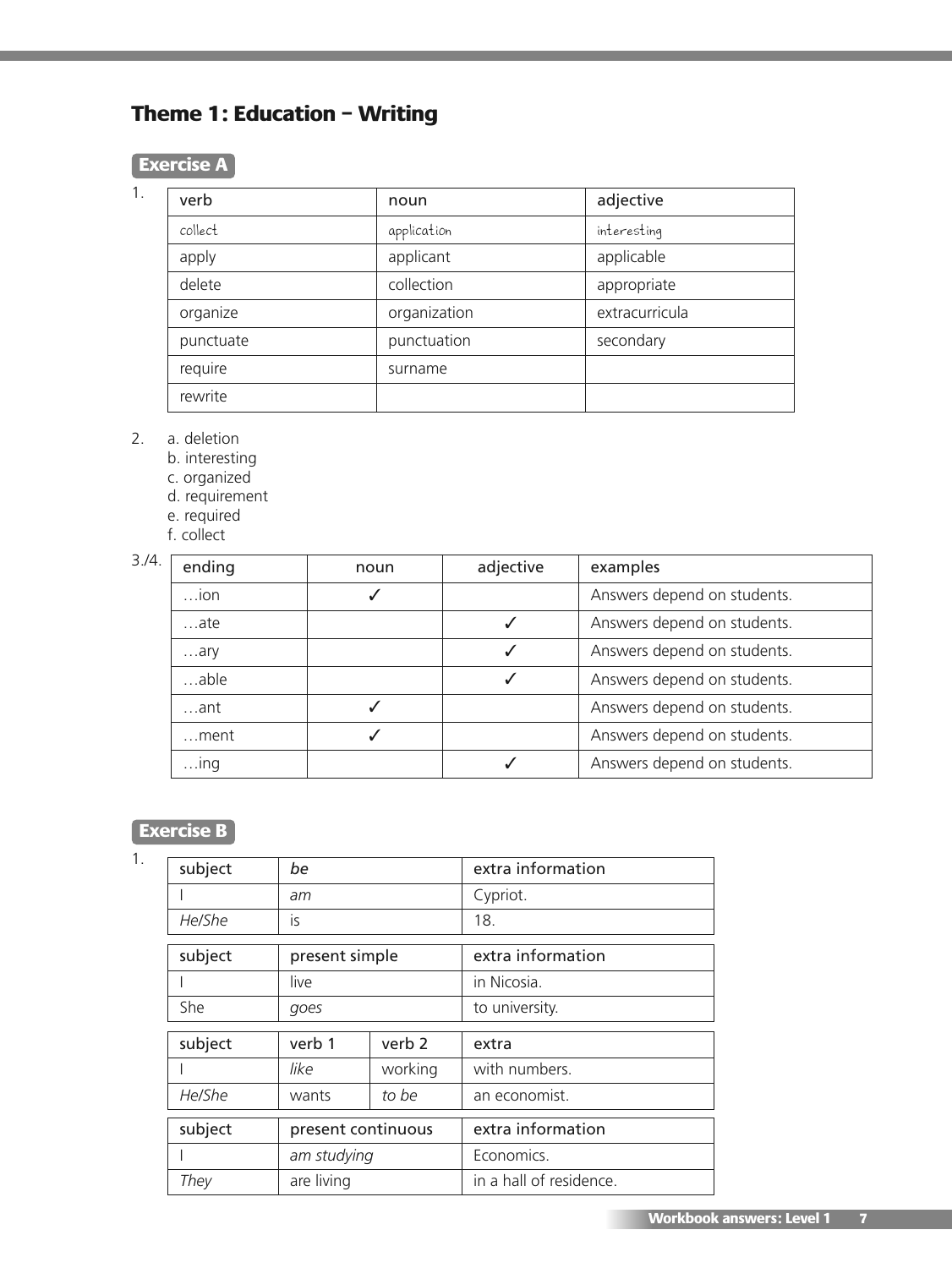2. Answers depend on students.

#### **Exercise C**

At the age of 21, a native speaker of English  $(know)$  know about 90,000 words. This is are the average number for university graduates. So if you are learning learn English, vocabulary is more important than grammar.

There  $\widehat{\text{area}}$  is many different ways you can improve your vocabulary. However only you can  $\widehat{\text{decide}}$ to decide the best way for you. Here (is) are some useful advice from teachers and learners.

One important part of (remembering) remember new words is repetition. This (means) mean that you say the word again and again. That is quite useful, but it is more important that you  $\left(\frac{d}{dx}\right)$ is doing different things with the word. For example,  $(say)'$  you say the new word in sentences. You should also (read) to read it in sentences or a text. Finally (write) writing the word in sentences. A good course book gives y give you lots of repetition in different exercises. You (should) / remember also test yourself regularly.

Here is a great idea for repetition and  $\frac{\text{testing}}{\text{is testing}}$  is testing of new words. Buy is a set of index cards. Write the new word in English on one side and a translation on the other side. When you (practisey practises the words, put them in two groups. One group (will be / to be the words you understand. Put the words you $(d$ on't $)$  doesn't understand into the second group. You should practise the second group many times.

Finally, remember that your teachers (can) could only help and advise but you are responsible for (learning)⁄ learn.

#### **Exercise D**

2.

1. Part-time job: scientific researcher.

Dear sir/madam My name is Petros Andreou and at the moment I'm live in Nicosia, Cyprus. I'm singel. I born on 10 September 1991 in Paphos, in the west of Cyprus. My cell phone number is 849752, and my email adress is petrosand@cyprustele.net. I attended Paphos primery school from September 1997 to July 2003, and then I moved to Nicosia and attended Kaimakli Secondery School until 2008. I got six IGCSEs in English, Arabic, Maths, graduated in<br>Biology, Physics and Geography in 2006, and I <del>graducated at</del> 2008 with three 'A' levels: English, Biology and Geography. Now I'm studing human biology to the University of Cyprus, and I'm very keen to applying my new knoledge in a more practical way. I want to work in your company because I want to learn more about research. I enjoy keeping busy in my free time.Ilike play football and tennis, and I'm also interested in the birdlife in Cyprus. I looking forward to hearing from you. Yours faithfully Petros Andreou living look playing apply at single Primary studying Secondary knowledge  $M<sub>0</sub>$ have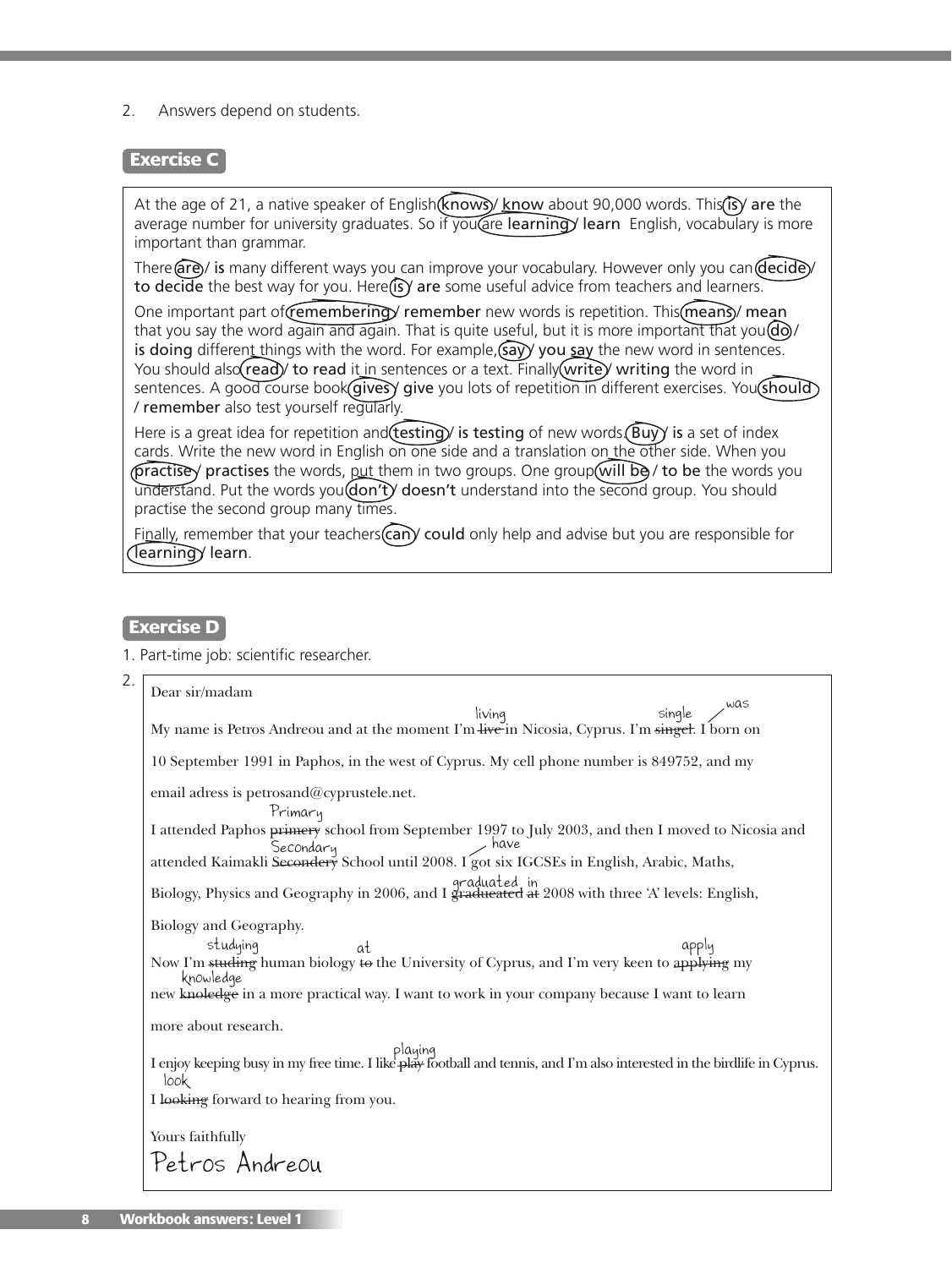| CAPITAL RESEARCH<br><b>APPLICATION FORM</b> |                                                                                                                                  |  |
|---------------------------------------------|----------------------------------------------------------------------------------------------------------------------------------|--|
| Please complete the form in BLOCK CAPITALS. |                                                                                                                                  |  |
| Personal details                            |                                                                                                                                  |  |
| Title                                       | Mr $\overline{Mrs}$ $\overline{Miss}$ $\overline{Ms}$ $\overline{Dr}$ (delete as applicable)                                     |  |
| First name(s)                               | P<br>E<br>R<br>S<br>$\mathcal{L}$<br>U                                                                                           |  |
| Surname                                     | E<br>U<br>A<br>0<br>N<br>$\mathcal{D}$<br>R                                                                                      |  |
| Status                                      | SINGLE                                                                                                                           |  |
| Place of birth                              | PAPHOS, CYPRUS                                                                                                                   |  |
| Date of birth (DD/MM/YYYY)                  | 10/09/1991                                                                                                                       |  |
| Nationality                                 | CYPRIOT                                                                                                                          |  |
| Phone                                       | 849752                                                                                                                           |  |
| Email                                       | petrosand@cyprustele.net                                                                                                         |  |
| Education                                   |                                                                                                                                  |  |
| Schools                                     | PAPHOS PRIMARY SCHOOL SEPT 1997 - JULY 2003, KAIMAKLI<br>SECONDARY SCHOOL SEPT 2003 - JULY 2008                                  |  |
| Current education                           | UNIVERSITY OF CYPRUS, BSC IN HUMAN BIOLOGY                                                                                       |  |
| Qualifications                              | 6 IGCSES: ENGLISH, ARABIC, MATHS, BIOLOGY, PHYSICS AND<br>GEOGRAPHY (2006); 3 A LEVELS: ENGLISH, BIOLOGY AND<br>GEOGRAPHY (2008) |  |
| Interests                                   | PLAYING FOOTBALL AND TENNIS, BIRDLIFE                                                                                            |  |

4. Answers depend on students.

3.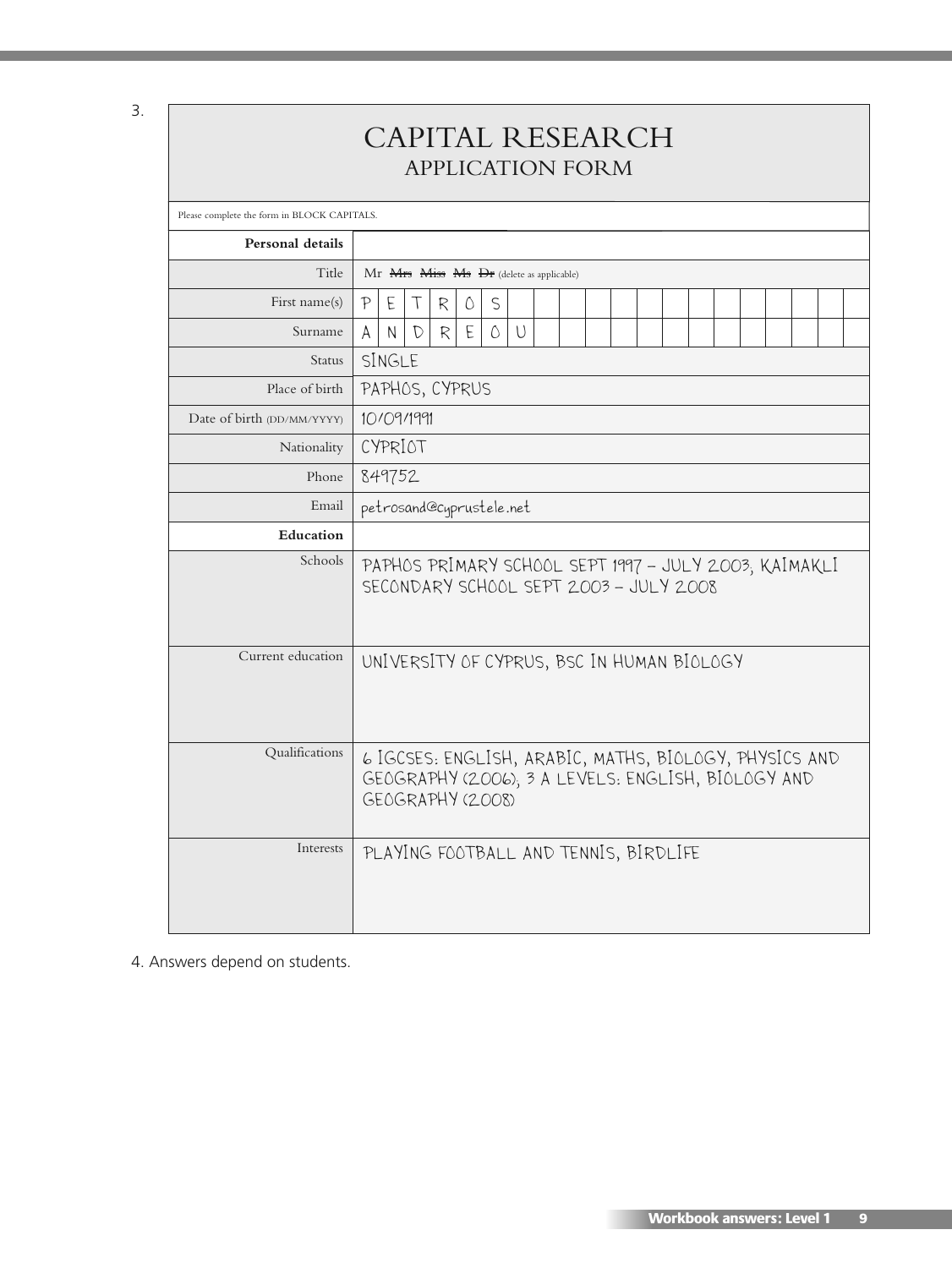**Theme 2: Psychology and sociology – Listening**

**Exercise A**



2. people and things

| $3.4.$ $ _{000}$ | oOoo         | 00000       |
|------------------|--------------|-------------|
| behaviour        | relationship | individual  |
| relations        | psychology   | sociologist |
|                  | identity     | sociology   |

The words that do not fit are *colleague* and *neighbour*.

### **Exercise B**

1. a. brain  $\vert$ race  $\vert$  make  $\vert$ /eɪ/ b. form  $\vert$  draw  $\vert$  your  $\vert$  /ɔː/ c. mind  $\vert$  primary  $\vert$  identity  $\vert$  /ai/ d. human  $\vert$ group  $\vert$ rule  $\vert$ /uː/ e. separate different diagram *first-syllable stress*

f. behave control belong *second-syllable stress*

2./3. Answers depend on students.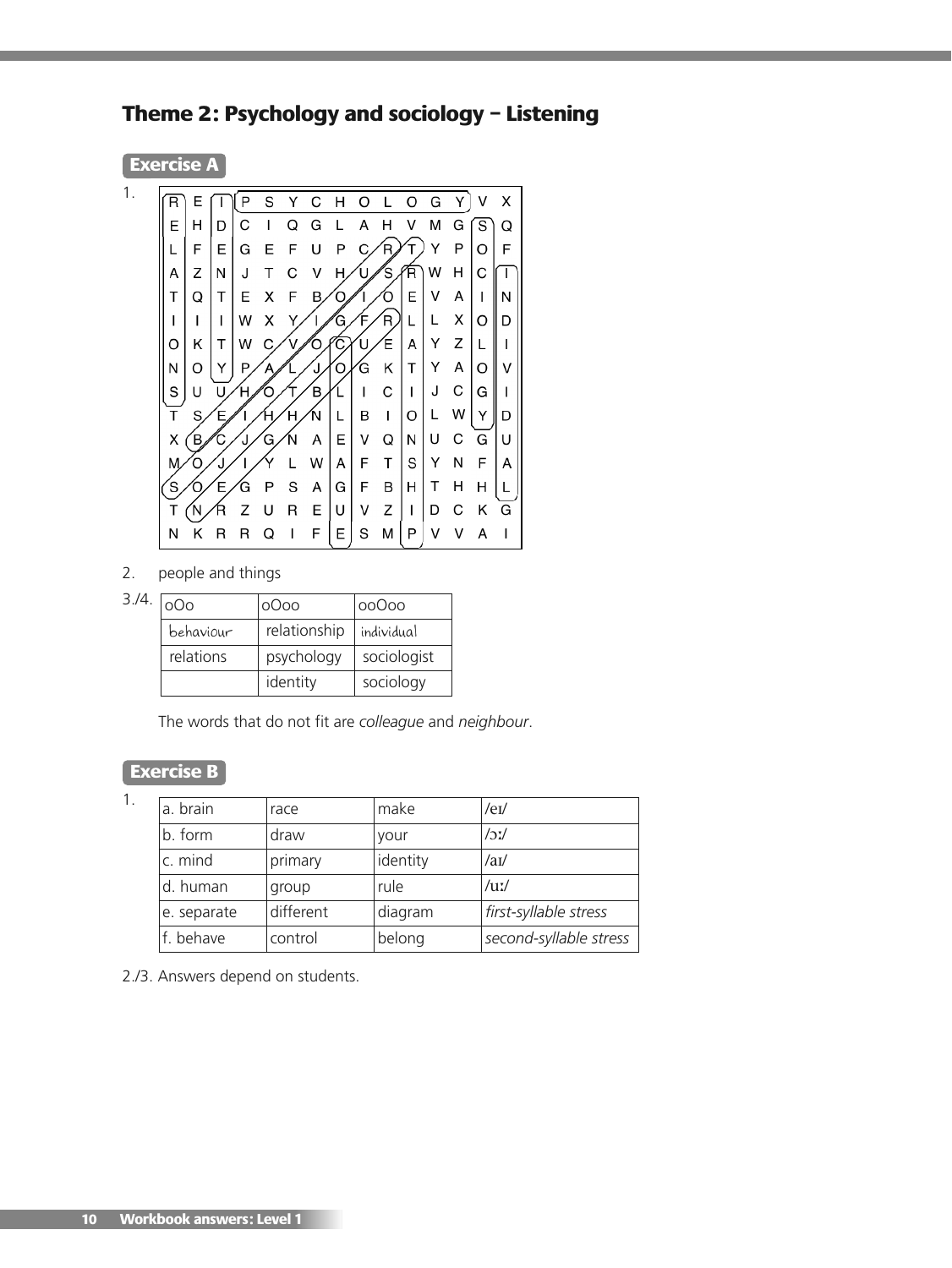|    | hehave    | 7 | individual   |
|----|-----------|---|--------------|
| 3  | behaviour | 2 | mind         |
|    | brain     |   | neighbour    |
|    | colleague |   | primary      |
| 10 | control   |   | psychology   |
|    | different |   | race         |
|    | draw      |   | relations    |
|    | form      | 4 | relationship |
|    | group     | 9 | separate     |
| 8  | human     |   | sociologist  |
| 5  | identity  | 6 | sociology    |

## **Exercise D**

1.

| behaviour    |  |
|--------------|--|
| brain        |  |
| mind         |  |
| century      |  |
| colleague    |  |
| friend       |  |
| friendship   |  |
| human        |  |
| identity     |  |
| sociology    |  |
| sociologist  |  |
| memory       |  |
| relationship |  |
| relation     |  |

| a. sociology  | sociologist                    |
|---------------|--------------------------------|
| b. psychology | psychologist                   |
| c. science    | scientist                      |
| d. philosophy | philosopher                    |
| e. language   | linguist                       |
| f. medicine   | doctor                         |
| g. education  | teacher / educationalist, etc. |
| h. history    | historian                      |
| music         | musician                       |
|               |                                |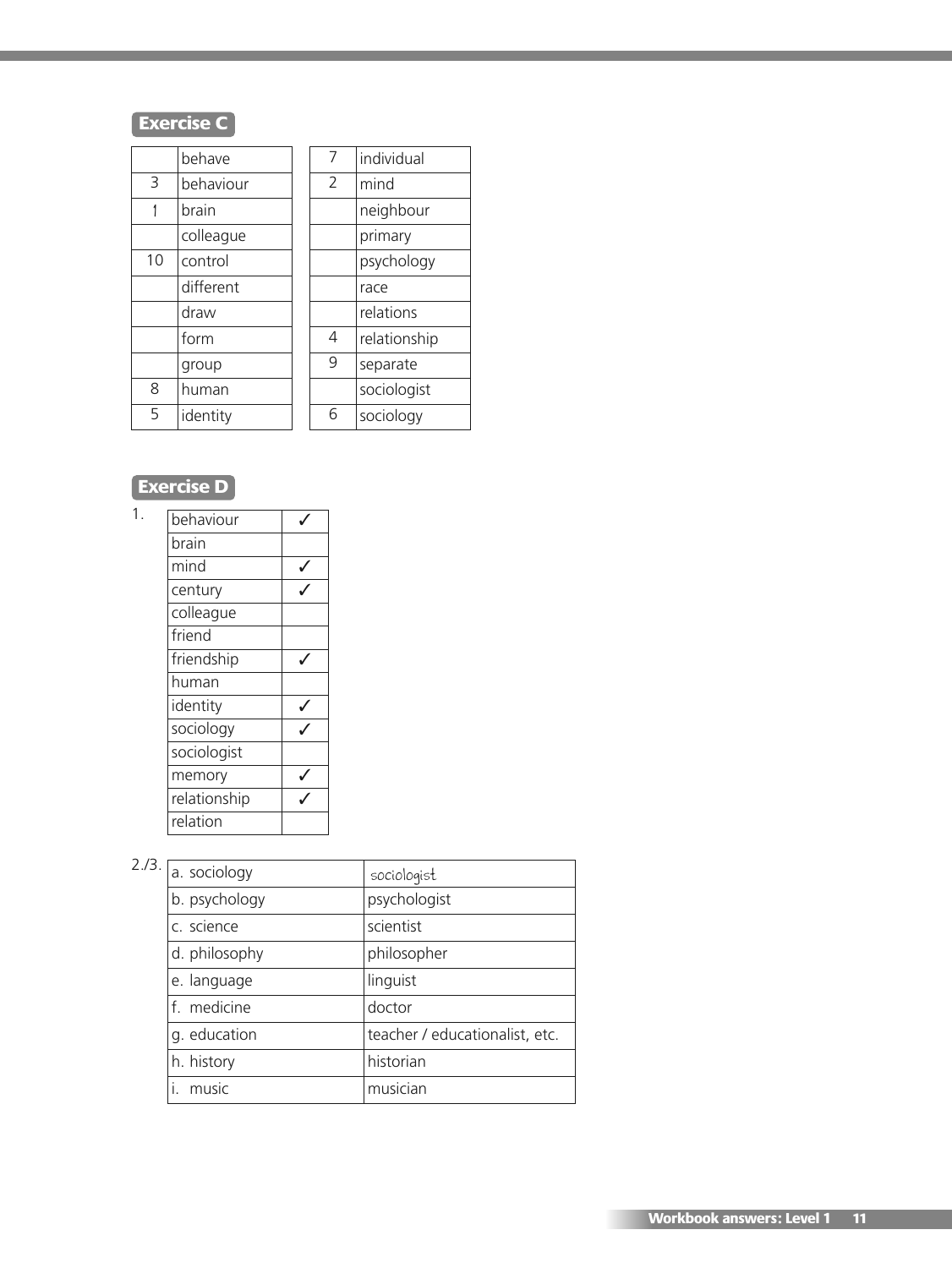#### **Exercise E**

|            | noun | verb |
|------------|------|------|
| $1.$ act   |      |      |
| 2. aim     |      |      |
| 3. control |      |      |
| 4. form    |      |      |
| 5. group   |      |      |
| 6. start   |      |      |
| 7. study   |      |      |
| 8. work    |      |      |
| 9. dream   |      |      |
| 10. touch  |      |      |

#### **Exercise F**

- 1. He acted in a very strange way yesterday.
- 2. The aim of the lecture wasn't very clear.
- 3. She lost control of the car and went off the road.
- 4. What's the correct form of this verb?
- 5. Let's group these words together.
- 6. The start of the lecture was boring but it got better.
- 7. We've just bought a new desk for the study.
- 8. People usually work better in a quiet place.
- 9. Can you dream when you're awake?
- 10. You can't touch your mind.

### **Exercise G**

- 1. a. This semester, we have two Psychology lectures a week.
	- b. I write about 30 emails every day.
	- c. My tutor always says 'well done' to me at university.
	- d. I never think about my problems nowadays.
	- e. She has a lot of friends these days.
	- f. He knows a lot of facts about science now.
	- g. The office manager always keeps the keys in the desk.
	- h. This year, the students take exams at the end of every semester.
- 2. a. Last semester, we had two Psychology lectures a week.
	- b. Yesterday / last week I wrote about 30 emails.
	- c. At university / last semester my tutor always said 'well done' to me.
	- d. In those days / in the past / at one time I never thought about my problems.
	- e. In the past / in the 1990s she had a lot of friends.
	- f. In the past, he knew a lot of facts about science.
	- g. At one time / last year, the office manager always kept the keys in the cupboard.
	- h. Last year / in 2009 the students took exams at the end of every semester.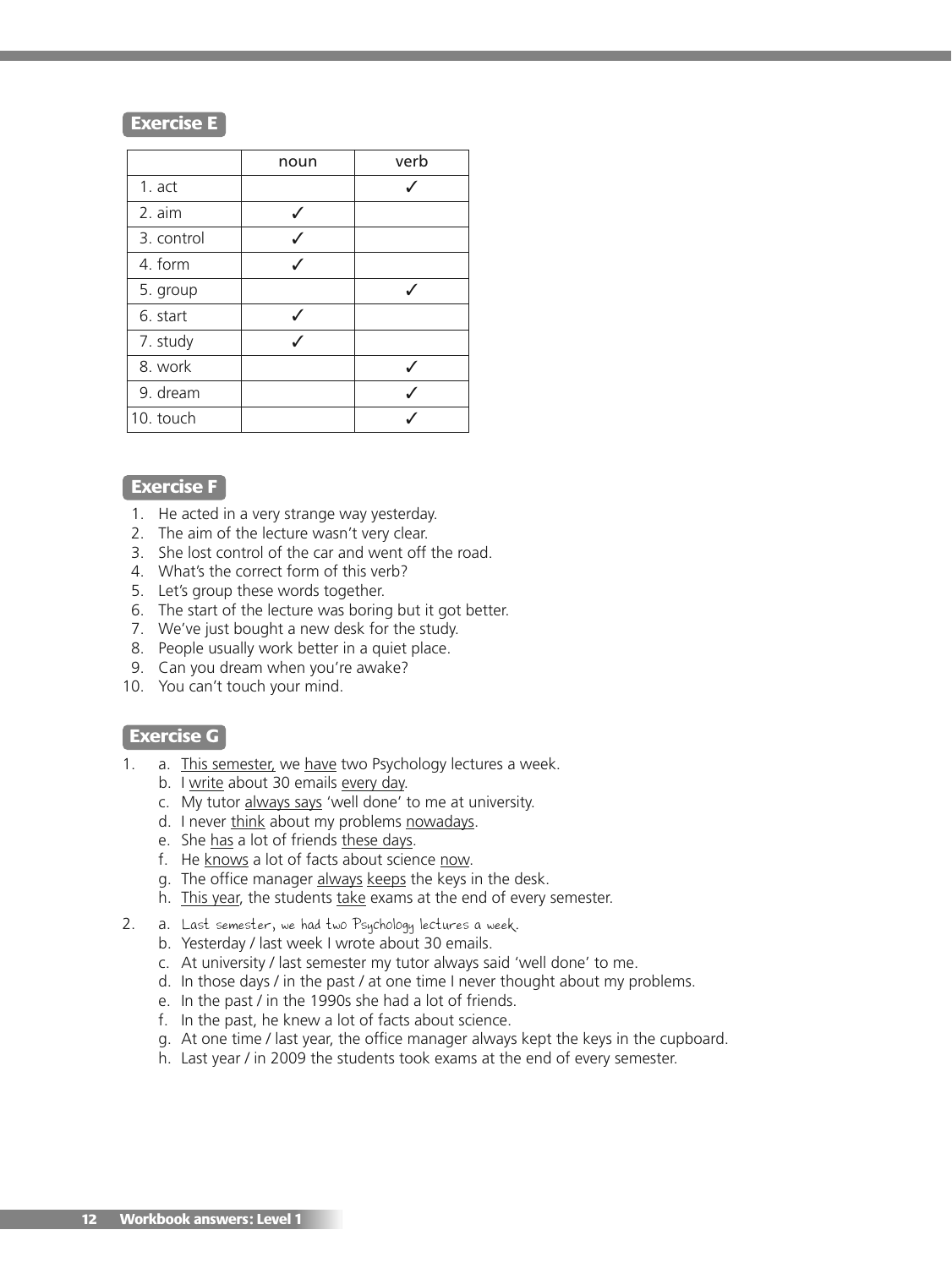### **Theme 2: Psychology and sociology – Speaking**

#### **Exercise A**

- 1. a. There's not much difference between psychology and philosophy.
	- b. The meaning of the verb *act* is similar *to behave.*
	- c. Sometimes I enjoy being *on* my own.
	- d. The economy of my country depends *on* tourism.
	- e. I don't like being *with* young children.
	- f. Famous people have a strong influence *on* my life.
	- g. *In* the last few months, my situation has changed.
	- h. Good teachers often smile *at* the children in their class.
	- i. In my class, I often have interesting discussions *with* other students.
- 2. Answers depend on students.

#### **Exercise B**

- 1./2. /z/ /s/ /s/ /s/ a. There's not much difference *between* psychology and philosophy. /s/ b. The meaning of the verb *act* is similar *to behave.*
	- /s/ /z/
	- c. Sometimes I enjoy being *on* my own.
		- /z/ /z/
	- d. The economy of my country depends *on* tourism.
	- e. I don't like being *with* young children.
	- /s/ /s/ /s/ f. Famous people have a strong influence *on* my life.
		- /s/ /s/ /s/ /z/
	- g. *In* the last few months, my situation has changed.
	- /z/ /s/ /s/ h. Good teachers often smile *at* the children in their class.
	- /s/ /s/ /s/ /z/ /s/ /z/ i. In my class, I often have interesting discussions *with* other students.

#### **Exercise C**

1./2. Answers depend on students.

#### **Exercise D**

1./2.

- 1 A: I think we need psychologists and sociologists in our society. They have the same *I* same importance. You can't say one is more useful than / as the other.  $\checkmark$  $\checkmark$  $\checkmark$ 
	- B: Yes, that's true. They two / both study human behaviour. And they can make / to make the world a better place.  $\checkmark$  $\checkmark$
	- A: So in some ways, there is no **difference / different** between them.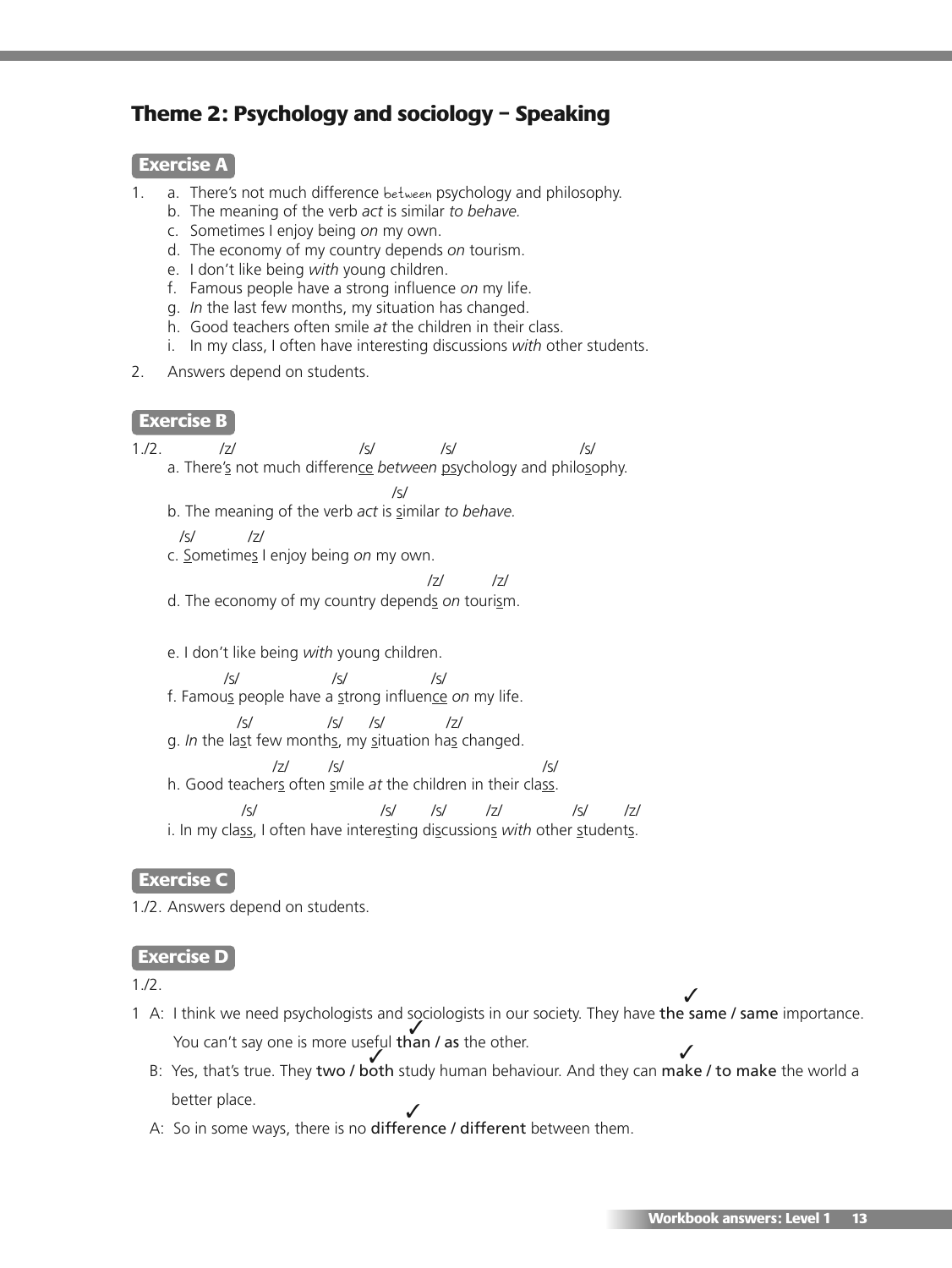- 2 C: Well, some people say that sociology is much / more useful than psychology.
	- D: Really? Why is that?
	- D. Reany: VVIIy IS that:<br>C: Because humans do not live alone. So we must understand group behaviour. Psychologists can / can't predict group behaviour.
- 3 E: I agree that sociology is different from / to psychology. It looks at people in a different sort / way.  $\checkmark$  3  $\checkmark$  3  $\checkmark$  3  $\checkmark$  3  $\checkmark$  3  $\checkmark$  3  $\checkmark$  3  $\checkmark$  3  $\checkmark$  3  $\checkmark$ 
	- F: Yes, but I think we must also study the human mind. Do psychologists / psychology have a big influence on sociologists?  $\checkmark$
	- E: That's / Is a hard question! I think they can / can to.
- 4 G: Can you explain / You can explain the difference between *behaviour* and *personality*? 3
	- H: Well, I think / am thinking I can. Your behaviour can change but your personality always is / is always the same.
	- G: OK. I think I understand.

### **Exercise E**

- 1 A: I think we need psychologists and sociologists in our society. They have the same / same importance. You can't say one is more useful than / as the other.
	- B: Yes, (that's) true. They two / both study human behaviour. (And) they can make / to make the world a better place.
	- A: So in some ways, there is no difference / different between them.
- 2 C: Well, some people say that sociology is much / more useful than psychology.
	- D: Really? Why is  $(\text{that?})$
	- C: Because humans do not live alone. So we must understand group behaviour. Psychologists can / can't predict group behaviour.
- 3 E: I agree that sociology is different from / to psychology. It looks at people in a different sort / way.
	- F: Yes, but I think we must also study the human mind. Do psychologists / psychology have a big influence on sociologists?
	- E: That's / Is a hard question! I think they  $(\text{can})$  can to.
- 4 G: Can you explain / You can explain the difference between *behaviour* and *personality*?
	- H: Well, I think / am thinking I can. Your behaviour can change but your personality always is / is always the same.
	- G: OK. I think I understand.

#### **Exercise F**

- Word 1
	- a. I can't get into my flat. I can't find my key*.*
	- b. There's an answer *key* at the back of the book.
	- c. I just want to *key* this into my computer.
	- d. The *key* part of the lesson was on passive verbs.

#### Word 2

- a. Psychology is about the study of the human *mind*.
- b. Do you *mind* if I sit here?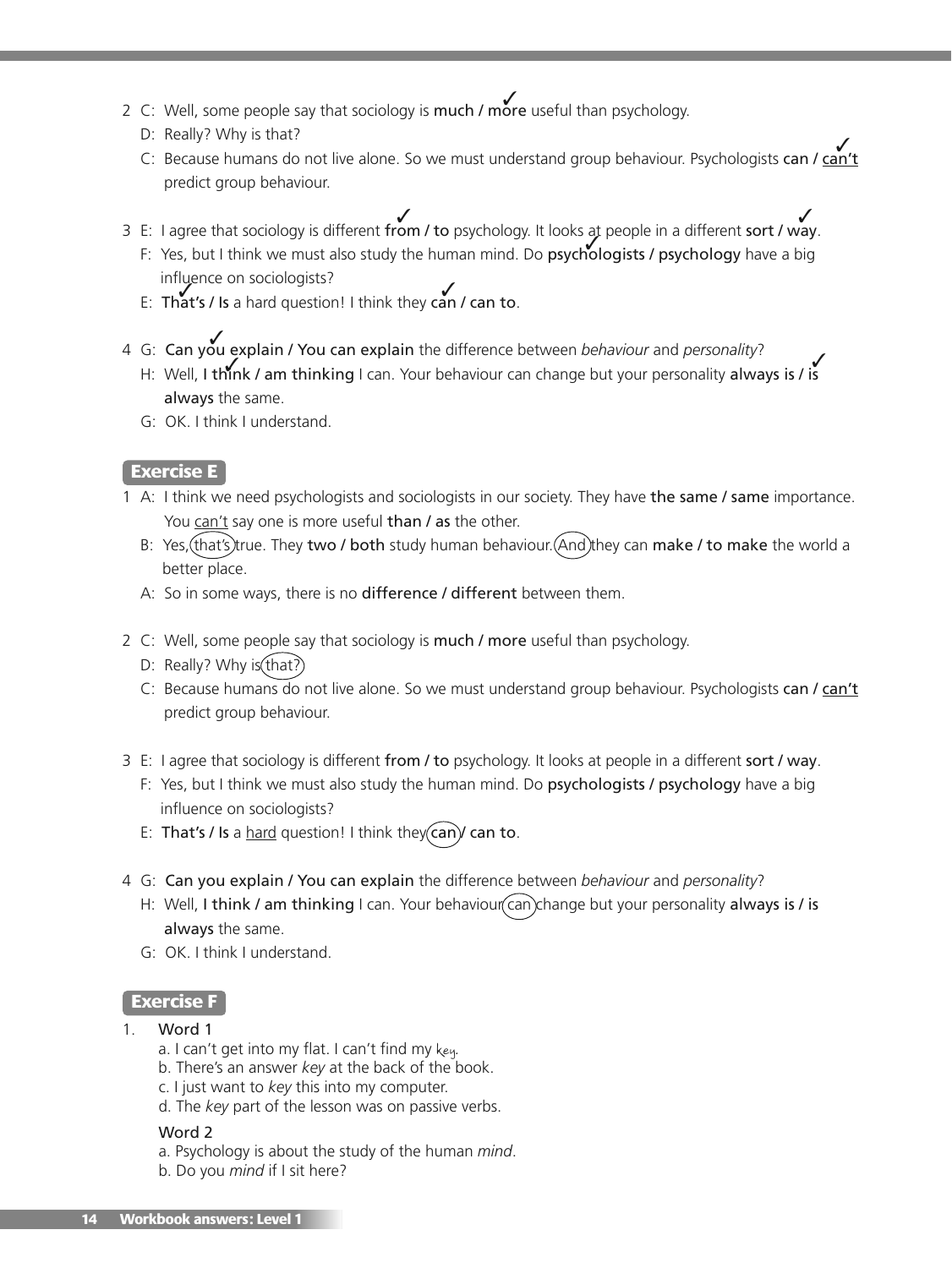- c. I can't make up my *mind* about the flat.
- d. I can't get that film out of my *mind*.
- e. I don't *mind* a pizza or some pasta.

#### Word 3

- a. The mind *controls* human behaviour.
- b. The car went out of *control* and hit a tree.
- c. We must *control* the amount of energy we use in the home.
- d. The government is in *control* of the situation.

#### Word 4

- a. Why do people *form* groups?
- b. There are different *forms* of transport.
- c. I really don't like filling in *forms*.
- d. Freud's ideas *form* the basis of psychoanalysis.
- e. Perhaps our personality is *formed* when we are children.

#### Word 5

- a. Primary groups are usually *linked* in some way.
- b. There is a clear *link* between smoking and cancer.
- c. You can *link* your iPod to the car stereo.
- d. The chain is too long. We need to take out one of the *links*.

#### Word 6

- a. Did you see the news on TV *last* night?
- b. I didn't stay for the *last* part of the lecture.
- c. The hot weather *lasts* for only a few days.
- d. He's always the *last* to arrive for tutorials.
- e. Put the eggs in the bag *last*.

2./3. Answers depend on students.

## **Theme 2: Psychology and sociology – Reading**

#### **Exercise A**

1.

| $\mathsf{u}$ n~ | adjective   |
|-----------------|-------------|
|                 | aggressive  |
|                 | clever      |
|                 | educated    |
|                 | friendly    |
|                 | happy       |
|                 | helpful     |
|                 | intelligent |
|                 | kind        |
| ./              | likeable    |
|                 | miserable   |
|                 | rude        |
|                 | truthful    |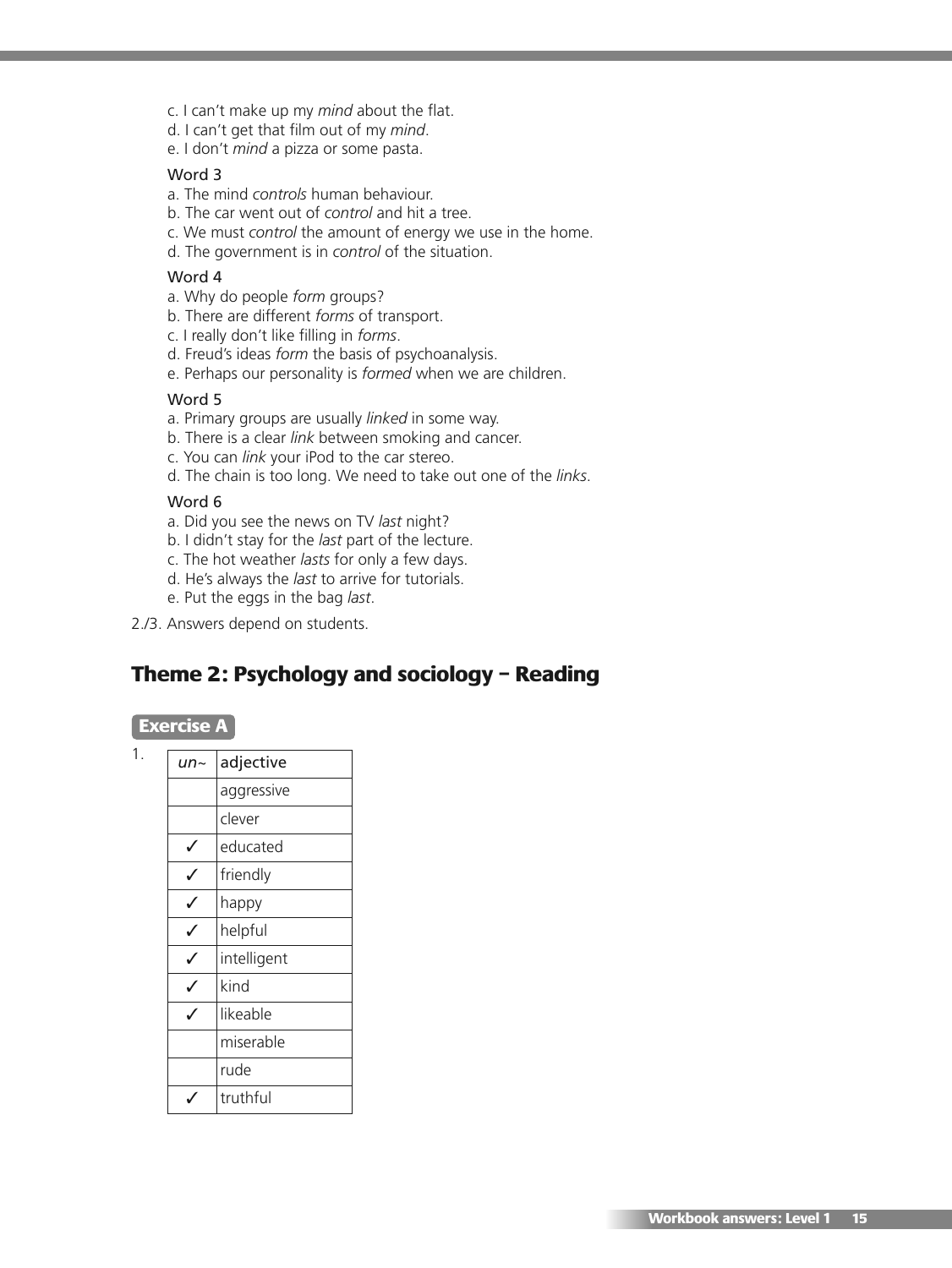| $\mathcal{P}$ | adjective   | abstract noun |
|---------------|-------------|---------------|
|               | aggressive  | aggression    |
|               | educated    | education     |
|               | friendly    | friendship    |
|               | happy       | happiness     |
|               | helpful     | helpfulness   |
|               | intelligent | intelligence  |
|               | kind        | kindness      |
|               | rude        | rudeness      |
|               | truthful    | truthfulness  |

- 3. a. I am afraid of him because he's always so angry and *aggressive*.
	- b. I don't enjoy going to that shop because the assistants are so *unhelpful*.
	- c. I don't believe politicians. There is very little *truthfulness* in their statements.
	- d. Tim and I were in the same tutor group at university. Our *friendship* began then.
	- e. Anne is very *intelligent*. She passes all her exams easily.
	- f. She's *miserable* these days because she's got a lot of problems.
	- g. Carlos is a very *likeable* person so he's got lots of friends.
	- h. In Britain, a university *education* is getting more expensive.
	- i. The receptionist is so *unfriendly*. She never smiles or says 'hello'.
	- j. The word *sad* is similar in meaning to *unhappy*.

#### **Exercise B**

- 1. (1) the same
	- (2) often join
	- (3) because
	- (4) can sometimes kill
	- (5) can also often help
	- (6) Groups often make
	- (7) are always very
	- (8) rarely
	- (9) we can't
	- (10) must choose

#### $2.73.$  form  $(V)$  1. start or develop something

| socialize (V)     | 2. meet people                                                  |
|-------------------|-----------------------------------------------------------------|
| purpose (N)       | 3. reason                                                       |
| encouragement (N) | 4. something that gives someone hope or confidence              |
| support $(V)$     | 5. give active help                                             |
| powerful (A)      | 6. strong or great                                              |
| copy(V)           | 7. do exactly the same as another person                        |
| leader (N)        | 8. someone who people follow, someone who directs other people  |
| status $(N)$      | 9. position or importance of someone in a group                 |
| image (N)         | 10. an opinion people have of a person or group                 |
| creativity (N)    | 11. your ability to think of new ideas or produce something new |
| violent (A)       | 12. when a person wants to hurt or kill someone                 |
|                   |                                                                 |

4. make music, make us lazy, make rules, make decisions, make sure, make the most of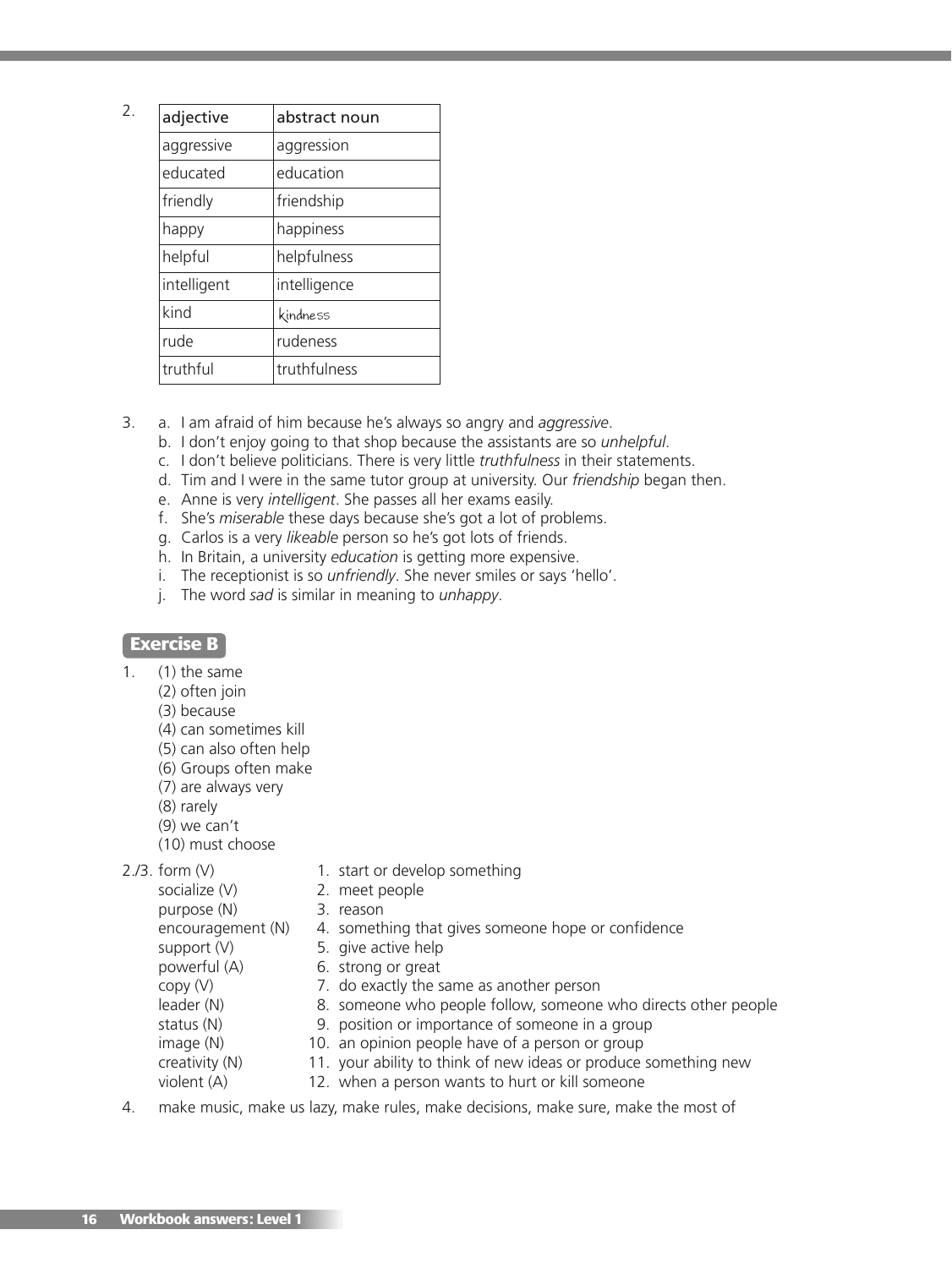- 5. a. My older brother always made fun at *of* me.
	- c. Crowds of people make my *me* feel uncomfortable.
	- g. I haven't made *done* my assignment yet.
	- I. Nobody can make you  $\leftrightarrow$  go to the gym.

# **Theme 2: Psychology and sociology – Writing**

### **Exercise A**

- 1. Answers depend on students.
- 2. *~ness* (see table below)
- 3. *friendliness* = being friendly; feeling of liking towards somebody *friendship* = being friendly; friendly relationship

| abstract nouns  | adjectives  | opposite adjectives                      |
|-----------------|-------------|------------------------------------------|
| calmness        | calm        | angry, aggressive, violent, bad-tempered |
| coldness        | cold        | warm, friendly, sociable                 |
| competitiveness | competitive | uncompetitive                            |
| friendliness    | friendly    | cold, unfriendly, unsociable             |
| happiness       | happy       | unhappy, sad, miserable                  |
| helpfulness     | helpful     | unhelpful                                |
| kindness        | kind        | unkind, unhelpful                        |
| politeness      | polite      | impolite, rude                           |
| rudeness        | rude        | polite, friendly                         |
| shyness         | shy         | confident                                |
| truthfulness    | truthful    | untruthful, dishonest                    |
| weakness        | weak        | strong, confident                        |

### **Exercise B**

| subject       | verb                    | complement / extra information |
|---------------|-------------------------|--------------------------------|
| Good students | are                     | hard-working.                  |
| They          | are not                 | lazy.                          |
| They          | meet                    | deadlines.                     |
| They          | l <i>do not</i> hand in | assignments late.              |

| subject       | main verb   | second verb | extra information         |
|---------------|-------------|-------------|---------------------------|
| Good students | like        | learning    | new information.          |
| They          | want        | to get      | good marks.               |
| They          | do not want | to waste    | their time at university. |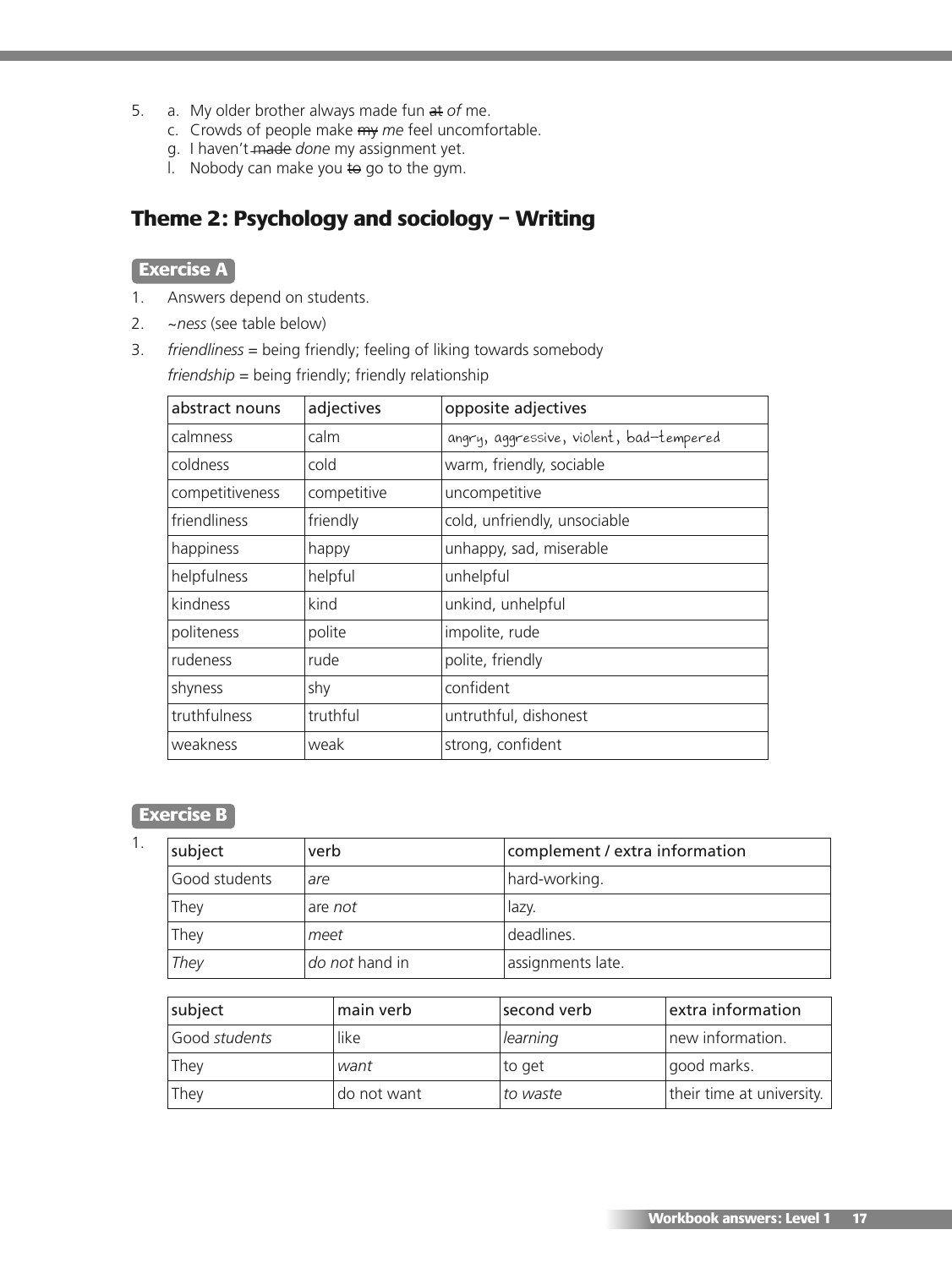- 2. a. Good students are enthusiastic about their subject.
	- b. They want to learn more about their subject.
	- c. They are not quiet in group work.
	- d. They do not miss lectures.
	- e. They prepare for lectures.
	- f. They find out the subject  $of$  each lecture.
	- g. They study before each lecture.
	- h. They want to get a good job after university.
- 3. Answers depend on students.

Answers depend on students.

#### **Exercise D**

- 1. Groups are very important for people.
- 2. Most people join groups in their lives.
- 3. Some people belong to sports clubs.
- 4. Other people belong to social clubs or theatre societies.
- 5. Many young people form groups to play music.
- 6. Groups often help us to grow as people.
- 7. Groups also help us to develop our abilities.
- 8. People often work harder in a group.
- 9. But groups can sometimes be dangerous.
- 10. Groups can sometimes make bad decisions.
- 11. People often do not question the decisions of the group.
- 12. People sometimes do not take personal responsibility for the decisions of the group.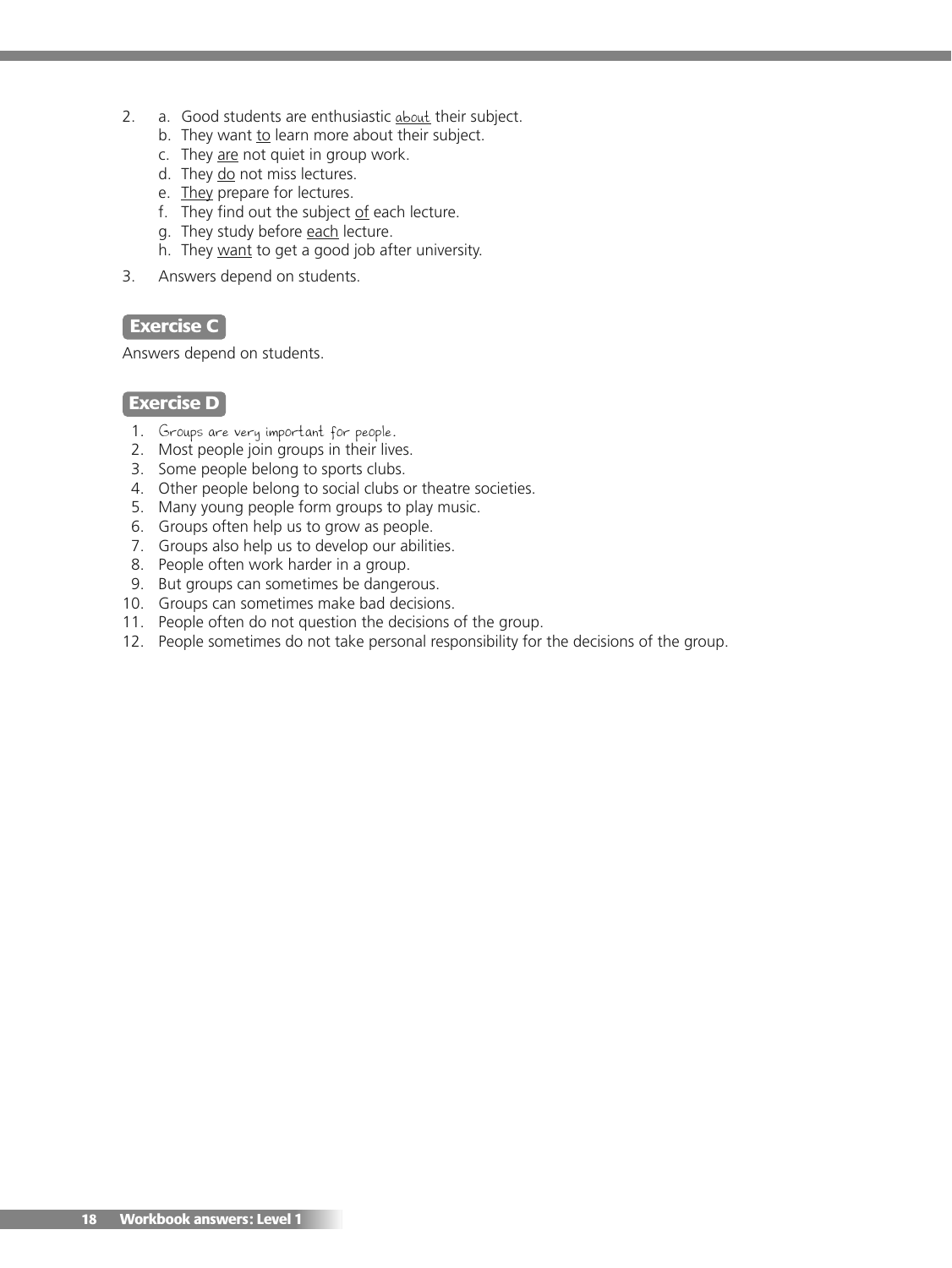# **Theme 3: Work and business – Listening**

### **Exercise A**

Oo Ooo oOo colleague | customer | assistant waiter | employer worker manager punctual  $1.12.$ 

The word that does not fit is e*ngineer*.

### **Exercise B**

| $1/2$ . |             |                |  |
|---------|-------------|----------------|--|
|         | verb        | noun           |  |
|         | a. e'quip   | e'quipment     |  |
|         | b. in'volve | in'volvement   |  |
|         | c. pay      | 'payment       |  |
|         | d. pro'duce | pro'duction    |  |
|         | e. pro'vide | pro'vision     |  |
|         | f. 'qualify | qualifi'cation |  |
|         | g. re'quire | re'quirement   |  |
|         | h. re'spect | re'spect       |  |

### **Exercise C**

| 1.72. |                                                        |             |
|-------|--------------------------------------------------------|-------------|
|       | a. Always being on time, for meetings, for example.    | punctual    |
|       | b. A person you work with.                             | colleague   |
|       | c. The person or company you work for.                 | employer    |
|       | d. A person who buys something in a shop, for example. | customer    |
|       | e. Things that you need for a job or work.             | equipment   |
|       | f. It is very similar to the verb need.                | require     |
|       | g. Being part of an activity or event.                 | involvement |
|       | h. A person who helps another person in their work.    | assistant   |
|       | i. To have a good opinion of someone.                  | respect     |
|       | It is very similar to the verb make.                   | produce     |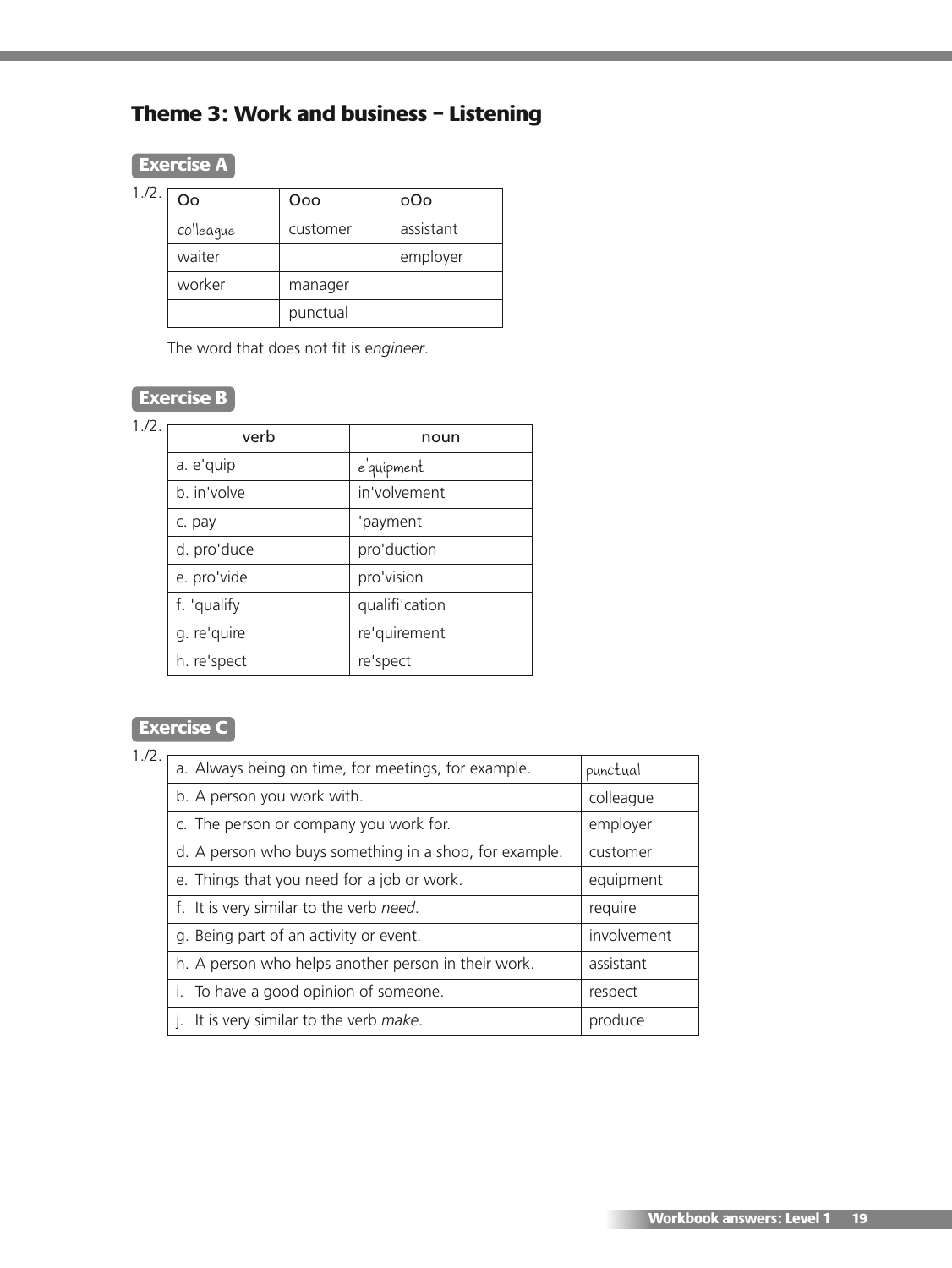#### **Exercise D**

1./2.

How do you get a good job when you finish your education? Are you beginning to think about this question? If you are not, then you are (1) making a mistake. If you want to get a good job, you must start thinking about it now. Why (2) do you have to start thinking about your future? Because you must (3) make yourself employable. What (4) does employable mean? It means (5) having key skills for the workplace.

In the past, life was much simpler. Schools (6) taught children to read and write. They also taught them some mathematics. Children left school at the age of 14, 15 or 16. Schools did not (7) teach children work skills. Employers (8) did not want school leavers with work skills. They just wanted someone (9) to hard and learn, on the job.

So you took a low-level job in a company. At first, you earned a low wage. You (10) worked in the same company for 40 years. Every four or five years, you got a small promotion. After 40 years, perhaps you (11) were a manager in the company.

But today, the employment situation (12) is very different. There is higher unemployment and fewer unskilled jobs. So what (13) can you do? Well, first, you need (14) to know the requirements of employers. Your work skills and your personality (15) are as important as paper qualifications. So you must (16) have good communication skills, for example. You must (17) be good at planning and be well organized. You (18) mustn't wait around for your manager's instructions. You (19) must use your initiative.

And my final point is this one. You will probably change your job several times during your lifetime. So you (20) need to plan and organize your career and make yourself employable. You (21) can't leave it to chance.

#### **Exercise E**

- a. Why do you need key skills for the workplace? *Because employers want them / you must be employable.*
- b. Why didn't schools teach key skills in the past? *Because employers didn't want them, people learned 'on the job'.*
- c. Why did people stay in the same job for 40 years? *Because they got a promotion every few years, job was secure.*
- d. Why is the employment situation different today? *Because there is high unemployment and there are few unskilled jobs.*
- e. Why do you need to plan your career? *Because you will probably change your job several times.*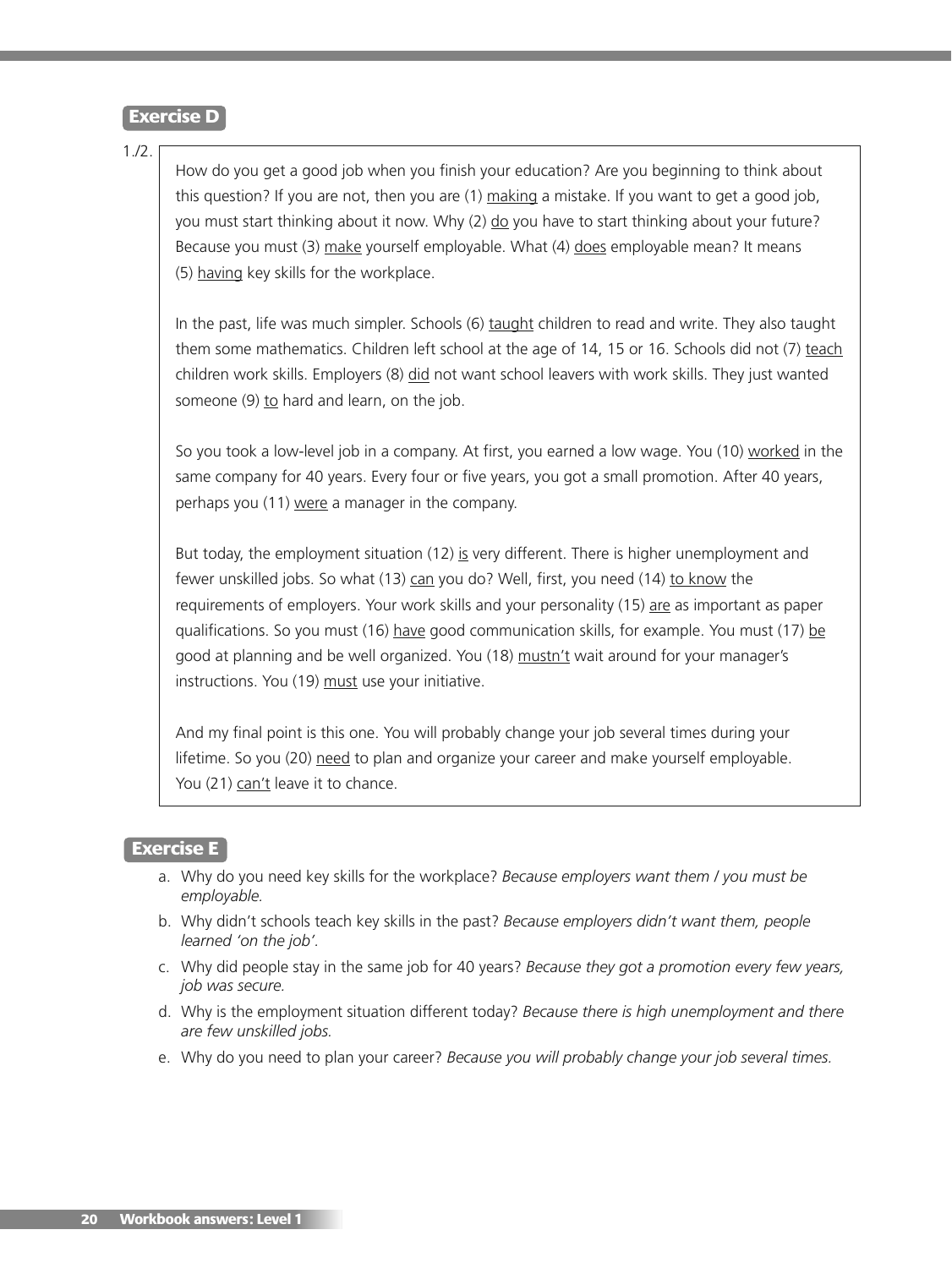#### **Exercise F**

|           | g | фz |
|-----------|---|----|
| good      |   |    |
| job       |   |    |
| beginning |   |    |
| change    |   |    |
| colleague |   |    |
| engineer  |   |    |
| get       |   |    |
| good      |   |    |
| manager   |   |    |
| organized |   |    |
|           |   |    |

### **Theme 3: Work and business – Speaking**

### **Exercise A**

| $1.-3.$        |                 |                                            |
|----------------|-----------------|--------------------------------------------|
| adjective      | 'opposite'      | nouns                                      |
| a. 'part-time  | full-time       | job / work                                 |
| b. 'manual     | clerical        | job / work                                 |
| c. 'well paid  | badly paid      | job / work                                 |
| d. out'going   | shy             | person / friend, etc.                      |
| e. po'lite     | rude / impolite | shop assistant, etc.                       |
| f. 'outside    | inside          | job / work / café / pool                   |
| g. 'smart      | untidy          | person / clothes                           |
| h. 'honest     | dishonest       | person / employee                          |
| i. 'satisfied  | dissatisfied    | customer                                   |
| j. suc'cessful | unsuccessful    | business / company                         |
| k. 'lazy       | hard-working    | employee                                   |
| . 'high-level  | low-level       | job / profession / career / qualifications |

#### **Exercise B**

- 1. full-time, well paid, badly paid, high-level, low-level
- 2./3. a. His job isn't very well paid*.* He doesn't earn a lot.
	- b. The children were very *well behaved* when you went out this morning.
	- c. The teacher wrote '*well done*' at the bottom of his work.
	- d. In general, British people do not look smart. They are not *well dressed*.
	- e. The garden looks beautiful. It is very *well kept*.
	- f. Tony Blair is very *well known* throughout the world.
	- g. He sold his company for £6 million. Now he's really *well off*.
	- h. My father left school at 16. But he's really *well read*.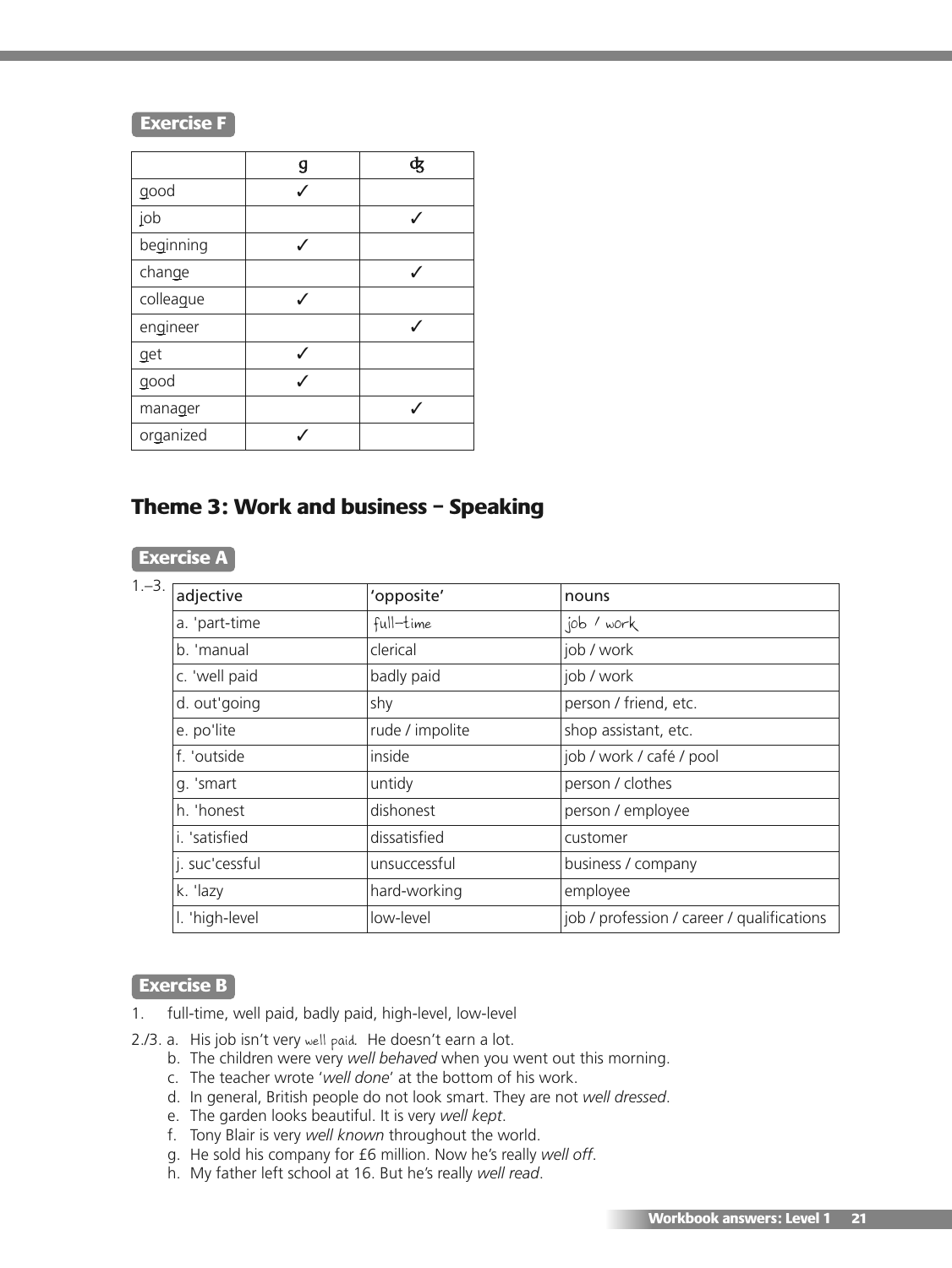- 1.–3.A: Now, do you want to be a tour guide?
	- B: Yes, I do. I want to do the job very much.
	- A: Why would you like to be a tour guide?
	- B: Well, I love this city. *And I like meeting people.*
	- A: Do you know much about the Big City Tour Company?
	- B: Yes, I *do*. A little. *I know you have more than 150 branches. And you won a tourist award a few years ago.*
	- A: Have you had any experience in this kind of work before?
	- B: No, *I haven't. But last year, some relatives visited us. I enjoyed showing them around.*
	- A: OK. Did you learn anything useful from that experience?
	- B: Yes, I *did*. I think so. *You need to be well-prepared. My relatives asked lots of questions!*
	- A: Are you studying Tourism at university?
	- B: No, I*'m not. I'm taking Business Studies. But I can do a Tourism module next year.*
	- A: Can you speak any other languages?
	- B: Yes, I *can. I speak French quite well and a little Spanish.*
	- A: And are you a hard worker?
	- B: Yes, I *am. I prefer to be busy.*

#### **Exercise D**

Answers depend on students.

# **Theme 3: Work and business – Reading**

#### **Exercise A**

- 1./2. a. company
	- b. manager / manual
	- c. organize / organization
	- d. advert / advertise / advertisement
	- e. assistant
	- f. businessperson / business
	- g. customer
	- h. department
	- i. equipment
	- j. recruit / recruitment

#### **Exercise B**

See crossword.

#### **Exercise C**

- 1. a. benefit
	- b. design
	- c. experience
	- d. file
	- e. research
	- f. respect
	- g. rise
	- h. waste

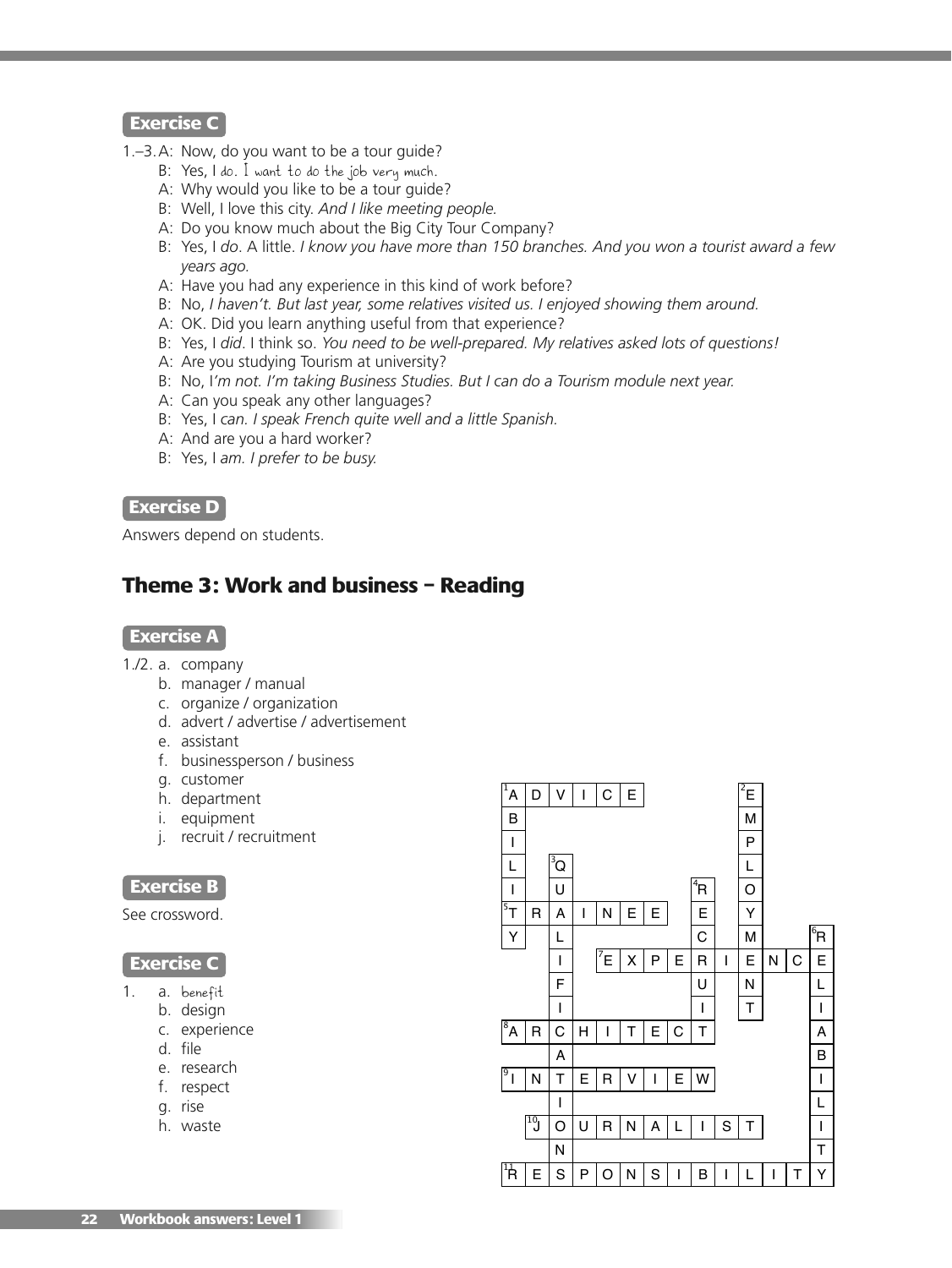| v<br>×.  |  |  |
|----------|--|--|
| ×<br>. . |  |  |

| nouns         | adjectives                 |
|---------------|----------------------------|
| advertisement |                            |
| advice        | (in)advisable              |
| comfort       | (un)comfortable            |
| contribution  |                            |
| creation      | (un)creative               |
| description   |                            |
| equipment     | (un)equipped               |
| involvement   | (un)involved               |
| impression    | (un)impressed / impressive |
| motivation    | (un)motivated              |
| organization  | (dis)organized             |
| qualification | (un)qualified              |
| reason        | (dis)organized             |
| reliability   | (un)reliable               |
| satisfaction  | (dis)satisfied             |
| tidiness      | (un)tidy                   |
|               |                            |

- 3. a. ~tion/~sion, ~ity, ~er/~or, ~ist/~ian, ~ment, ~ness, ~ance/~ence/~ency, ~ee
	- b. un~ comfortable/creative/equipped/involved/impressed/motivated/qualified/reasonable/reliable/tidy dis~ organized/satisfied in~advisable

#### **Exercise D**

- 1. Answers depend on students.
- 2. manufacturing (A) call centres (N) flexible (A) self-employed (A) guarantee (V) team (N) self-motivated (A) update (V) post (N) supervisors (N)
- 3. Answers depend on students.
- 4. a. job post, position b. worker employee, applicant c. qualifications certificate, GCSEs d. increasing going up e. disappearing declining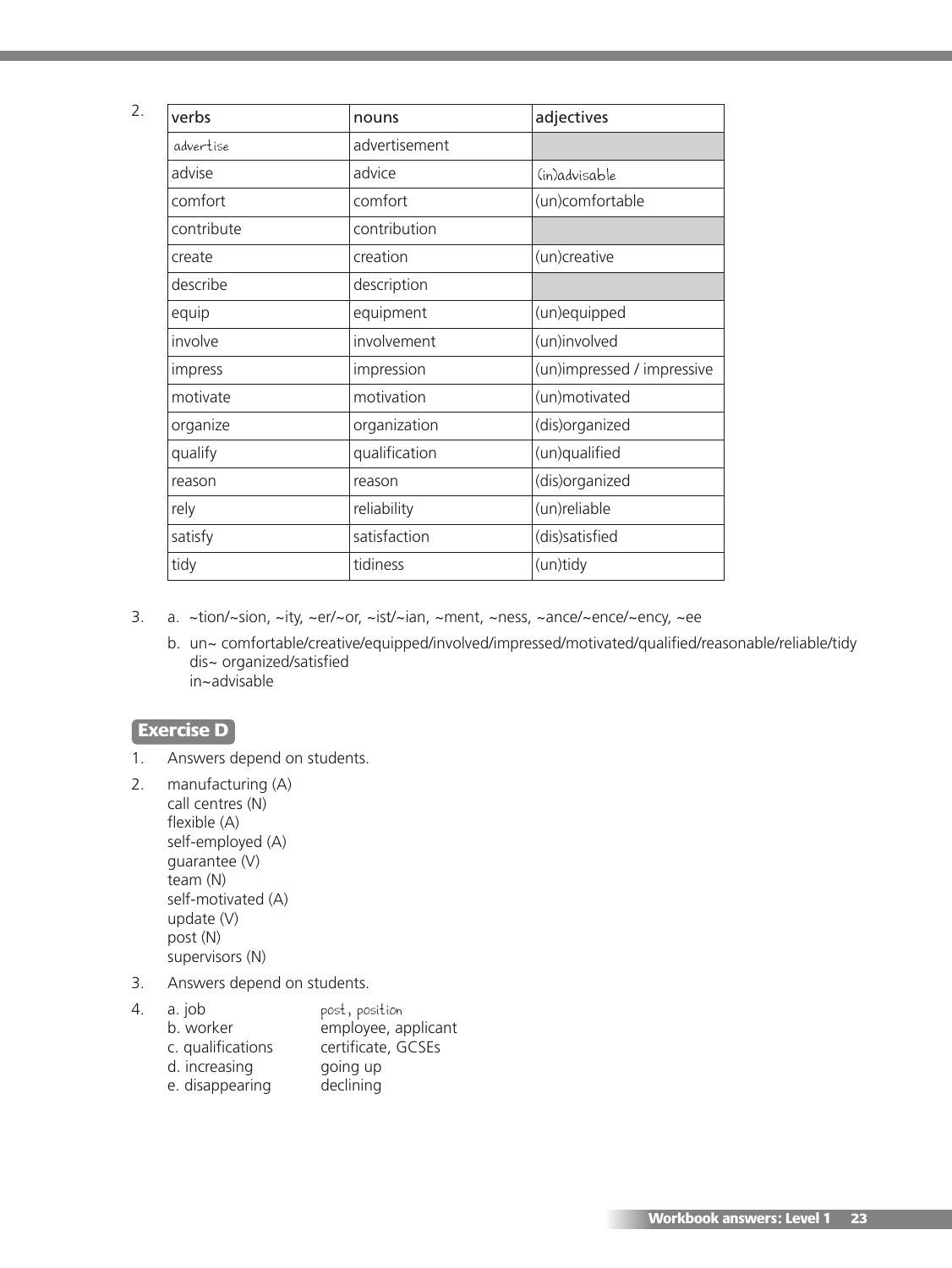| 5. | subject                                  | verb         | O/C                                    |
|----|------------------------------------------|--------------|----------------------------------------|
|    | a. They cannot                           | expect       | a full-time job for life.              |
|    | b. Most people                           | will change  | their career                           |
|    | c. Qualifications                        | are          | still important.                       |
|    | d. Workers                               | must develop | key skills                             |
|    | e. These skills                          | are          | important                              |
|    | f. they                                  | must produce | high-quality work                      |
|    | g. Employers                             | are offering | fewer jobs.                            |
|    | h. companies today                       | rely         | on self-employed and part-time people. |
|    | The 21 <sup>st</sup> -century job market | <b>IS</b>    | very competitive.                      |

6. Answers depend on students.

### **Theme 3: Work and business – Writing**

#### **Exercise A**

| $\mathbf{1}$ . |                 |               |
|----------------|-----------------|---------------|
|                | a. manger       | manager       |
|                | b. persun       | person        |
|                | c. peeple       | people        |
|                | d. decription   | description   |
|                | e. interveiw    | interview     |
|                | f. advertisment | advertisement |
|                | g. qalification | qualification |
|                | h. experence    | experience    |
|                | i. refree       | referee       |
|                | j. aplication   | application   |
|                |                 |               |

2. They all have double letters.

#### **Exercise B**

- 1.–3 a. We *advertised* (V) the job in the national papers last week.
	- b. Over 200 people *applied* (V) for it.
	- c. But, of course, we can only *employ* (V) one person.
	- d. Many of the *applicants* (N) didn't have the right experience and were *unqualified* (A).
	- e. So that's why they didn't *succeed* (V).
	- f. The last *interviewee* (N) was a little nervous but I think she will get the job.
	- g. She is very *intelligent* (A) and has a great attitude.
	- h. I *described* (V) the job to her and she seemed very enthusiastic.
	- i. She also has a lot of experience in *training* (V) employees in key skills.
	- j. We have given her an *appointment* (N) for a second interview.

#### **Exercise C**

1. Personal qualities and abilities: good communication skills, punctual and reliable, able to use a computer Working hours: variety of shifts / working hours Workplace: office

Job description: taking calls – dealing with customer' enquiries and complaints, taking orders, making calls – telesales and money collection

Qualifications: degree

Experience: not necessary – training given

Salary and benefits: £10,000 – £20,000 per year

2. Answers depend on students.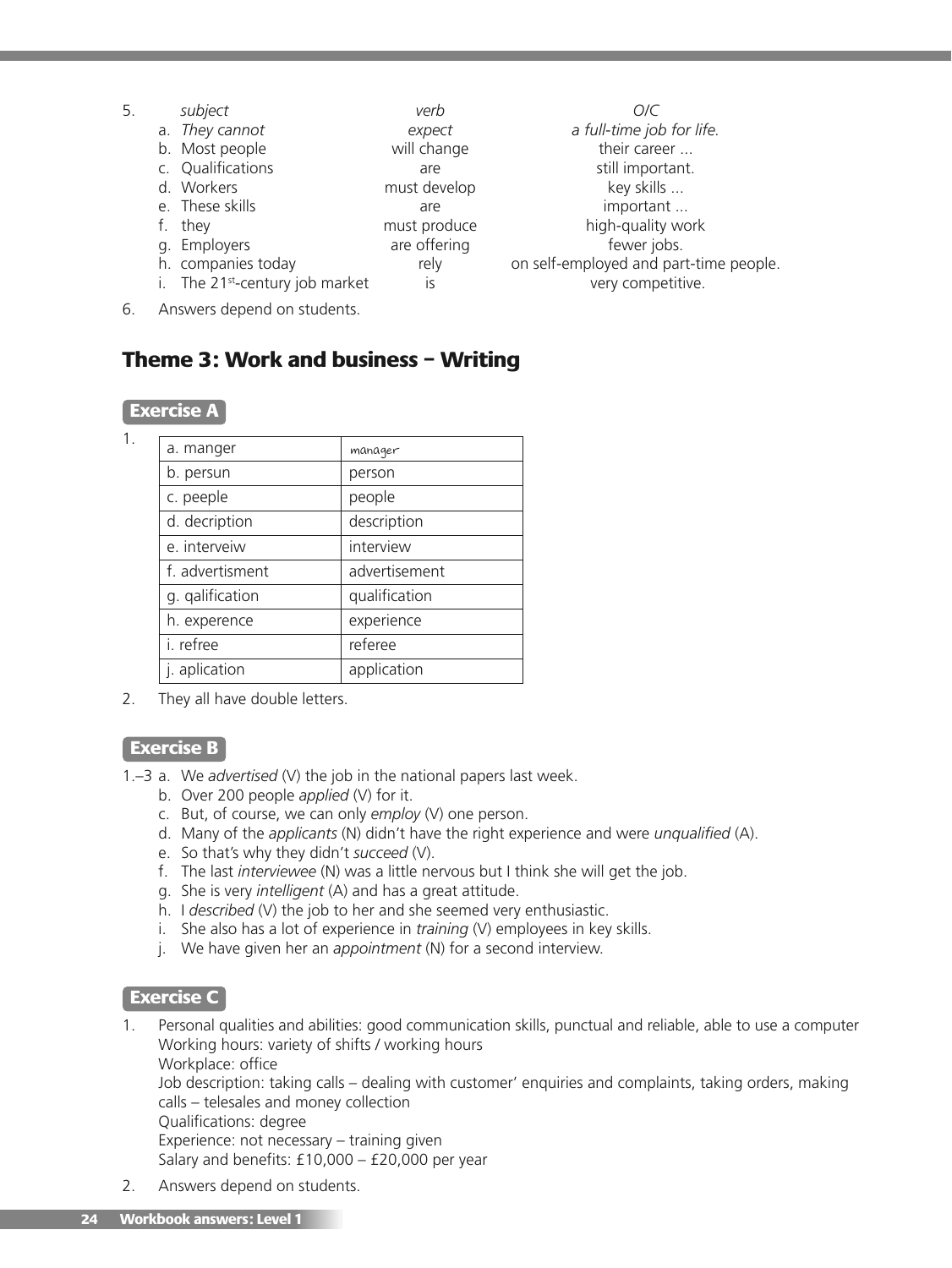### **Theme 4: Science and nature – Listening**

### **Exercise A**

1./2.

| verbs               | nouns                  |
|---------------------|------------------------|
| a. add              | a'ddition              |
| b. collect          | co'llection            |
| c. compare          | com'parison            |
| d. damage           | 'damage                |
| e. display          | dis'play               |
| f. experiment       | ex'periment            |
| g. organize         | organi'zation          |
| h. prove            | 'proof                 |
| <i>i.</i> represent | repre'sentative        |
| j. research         | 'research or re'search |

### **Exercise B**

- 1./2. a. Can we *organize* this office in a better way?
	- b. He's *damaged* his car so he's walking to work at the moment.
	- c. How are we going to *collect* the data for the research?
	- d. I've *displayed* the photos on the website.
	- e. The graph *compares* information about two different countries.
	- f. The president didn't come but he sent a *representative.*
	- g. The university is doing *experiments* about sleep.
	- h. There is not much government money for *research* at the moment.
	- i. There's no *proof* that she took the money.
	- j. Unfortunately, we *added* the wrong data to the graph.

### **Exercise C**

| a. draw       | August     | water       | [xc]                                     |
|---------------|------------|-------------|------------------------------------------|
| b. prove      | true       | June        | [uz]                                     |
| c. liquid     | axis       | April       | stress on 1st syllable                   |
| d. vertical   | research   | work        | [3]                                      |
| e. comparison | hypothesis | conclusion  | stress on 2nd syllable                   |
| f. scientific | horizontal | information | 4-syllable words, stress on 3rd syllable |
| g. vertical   | organize   | consonant   | 3-syllable words, stress on 1st syllable |
| h. March      | plant      | glass       | $[\alpha]$                               |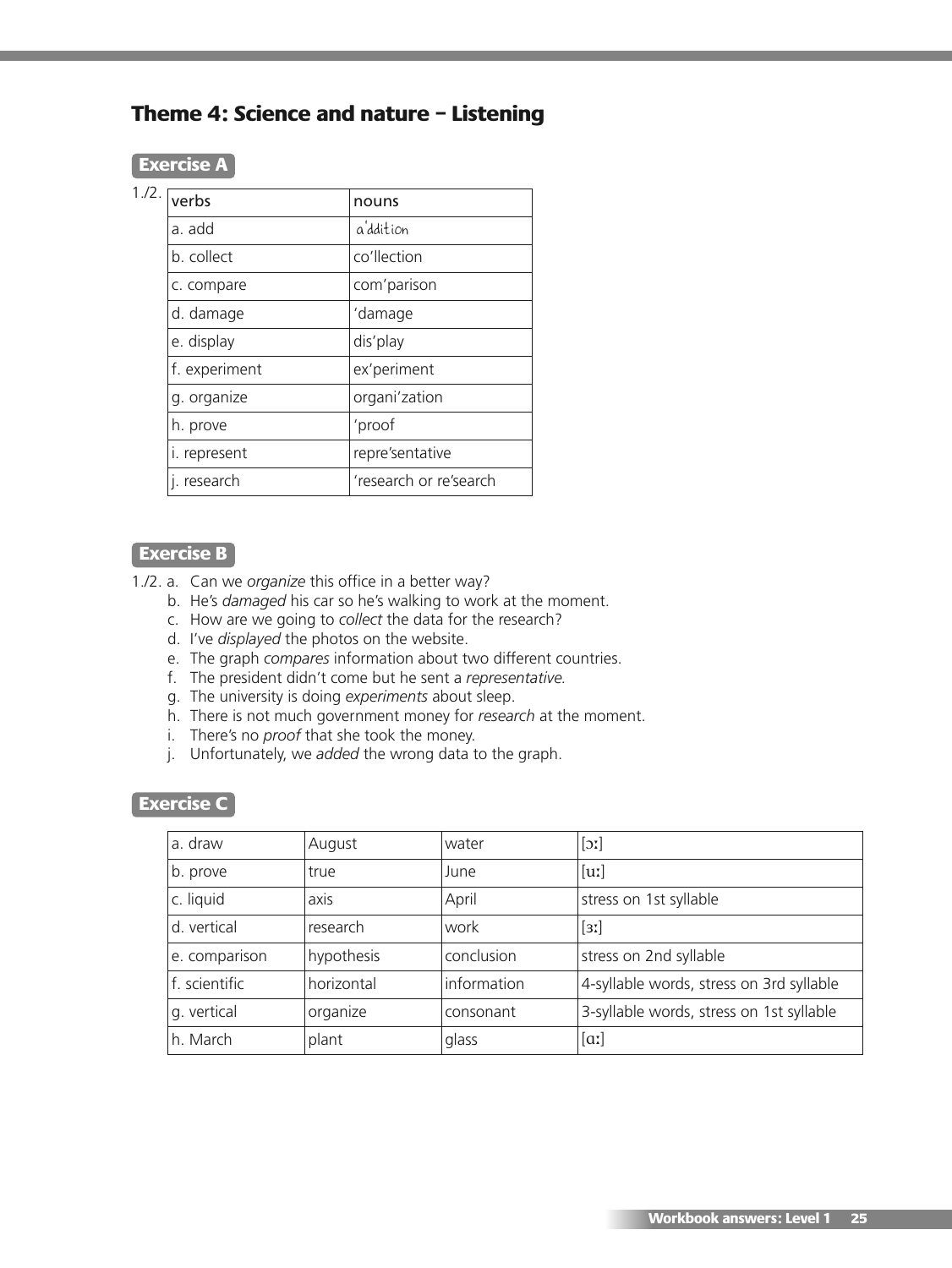### **Exercise D**

I'm *a* scientist. I have always been interested in *–* science. I loved doing *–* experiments at school. But once I did *an* experiment at home in the kitchen. Unfortunately there was *a* small explosion. There wasn't much damage but I broke *a* glass and a cup. My mother heard *the* explosion from *the* garden. She wasn't angry. She said, ' *–* scientists need to start somewhere'. Today, I work for *a* multinational drugs company with offices all over *the* world. We are developing *a* new drug for cancer. The results of our experiments are good. So some hospitals will start using *the* new drug next year.

#### **Exercise E**

Answers depend on students.

#### **Exercise F**

Answers depend on students.

#### **Exercise G**

tell the truth, tell a lie, tell a secret, tell a story, tell a joke, tell the time

### **Theme 4: Science and nature – Speaking**

#### **Exercise A**

|              | weather      | physical features | scientific words |
|--------------|--------------|-------------------|------------------|
| a. charge    |              |                   |                  |
| b. cloud     | $\checkmark$ |                   |                  |
| c. cool      |              |                   |                  |
| d. cycle     |              |                   | J                |
| e. diagram   |              |                   |                  |
| f. gas       |              |                   |                  |
| g. gravity   |              |                   |                  |
| h. lake      |              | ✓                 |                  |
| i. lightning |              |                   |                  |
| j. mix       |              |                   | ✓                |
| k. rainbow   |              |                   |                  |
| I. thunder   | ✓            |                   |                  |
| m. tide      |              |                   |                  |
| n. vapour    |              |                   |                  |

#### **Exercise B**

|    | cloud |  | $\sqrt{\frac{1}{1}}$ vapour $\frac{1}{1}$ through $\frac{1}{2}$ amount $\frac{1}{2}$ sound $\frac{1}{2}$ colour                           |  |  |  |
|----|-------|--|-------------------------------------------------------------------------------------------------------------------------------------------|--|--|--|
| 2. |       |  | $\sqrt{2}$ cloud /aʊ/ $\sqrt{2}$ $\sqrt{3}$ / $\sqrt{2}$ through /uː/ $\sqrt{2}$ amount /aʊ/ $\sqrt{2}$ /sound /aʊ/ $\sqrt{2}$ colour /ə/ |  |  |  |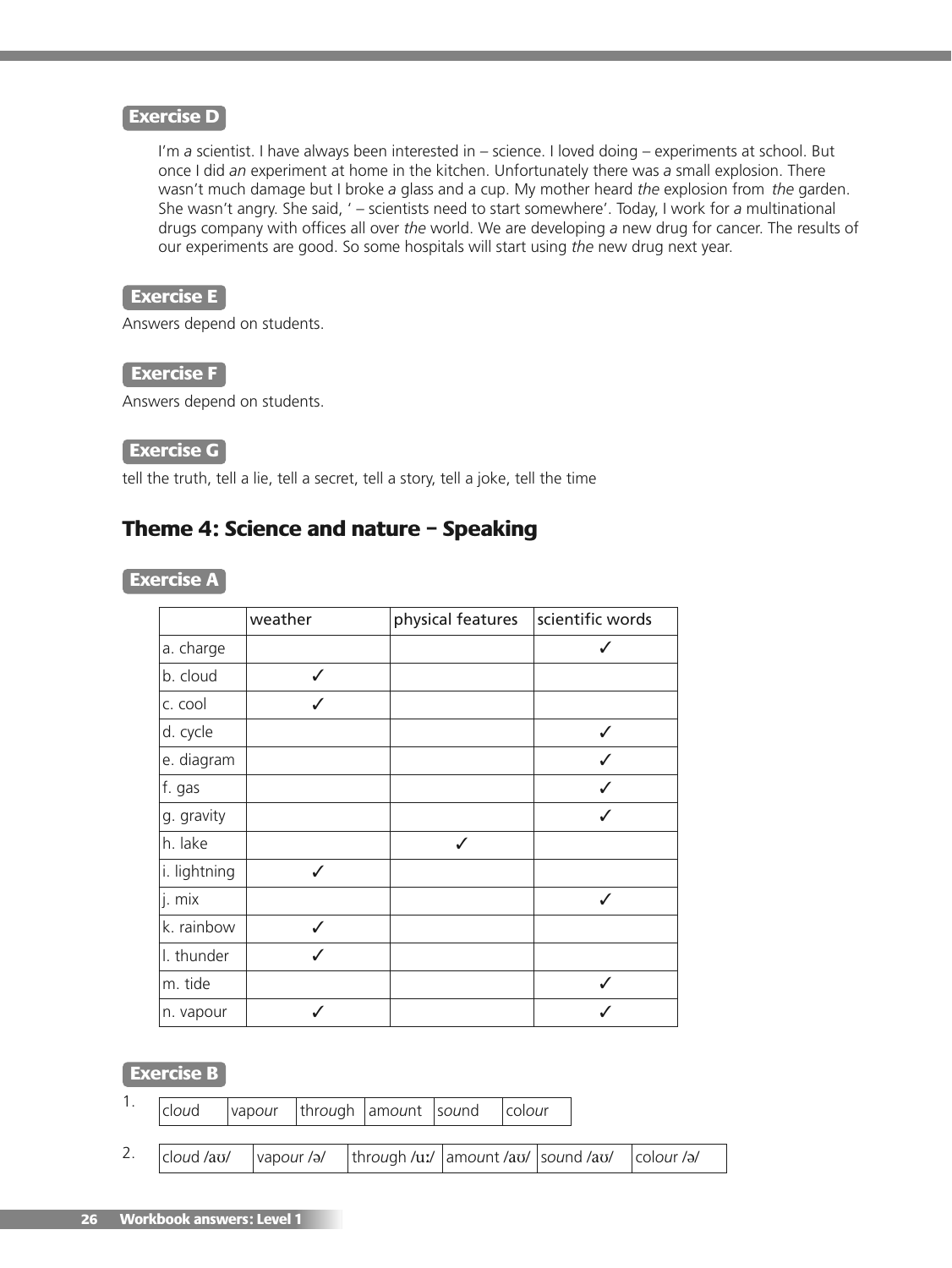- 1./2. a. My explain is about 'Why is the sky blue?' (explanation)
	- b. White light is travelling from the sun. (travels)
	- c. White light contain all the colours. (contains)
	- d. The white light hits dust and smoke on the atmosphere. (in)
	- e. The blue light scatters more than all the other colours because it makes the sky blue. (so)
	- f. Light has many colours and we can only see seven. (but)
	- g. This is the rain fall on the land. (falling)
	- h. All the colours together makes the clouds white. (make)

### **Exercise D**

Answers depend on students.

#### **Exercise E**

1./2. Look. This *is* the ground. During *a* thunderstorm, the ground *gets* a positive charge. *At* the same time, the clouds become negatively *charged*, and electricity flows from here to *here*. We see it as a flash of lightning, like *this*. Now the lightning heats the *air*, here, very quickly and the air *expands* like this. We *hear* a loud noise – thunder.

#### **Exercise F**

Answers depend on students.

### **Theme 4: Science and nature – Reading**

#### **Exercise A**

| 1. slightly   | i          | a. double           |
|---------------|------------|---------------------|
| 2. latitude   | d          | b. plus             |
| 3. horizontal | q          | c. southern         |
| 4. coast      | İ          | d. longitude        |
| 5. furthest   | h          | e. column           |
| 6. northern   | $\epsilon$ | f. straighten       |
| 7. minus      | h          | g. vertical         |
| 8. single     | a          | h. nearest          |
| 9. tilt       | f          | <i>i.</i> extremely |
| $10.$ row     | e          | j. inland           |

#### **Exercise B**

- 1. The distance *between* X and Y is Z.
- 2. How far is it *to* X *from* here?
- 3. We use lines *of* latitude and longitude *for* the location of towns and cities.
- 4. What's the exact location *of* X?
- 5. How many lines of latitude go *around* the Earth?
- 6. There are usually 36 lines of longitude *on* a map.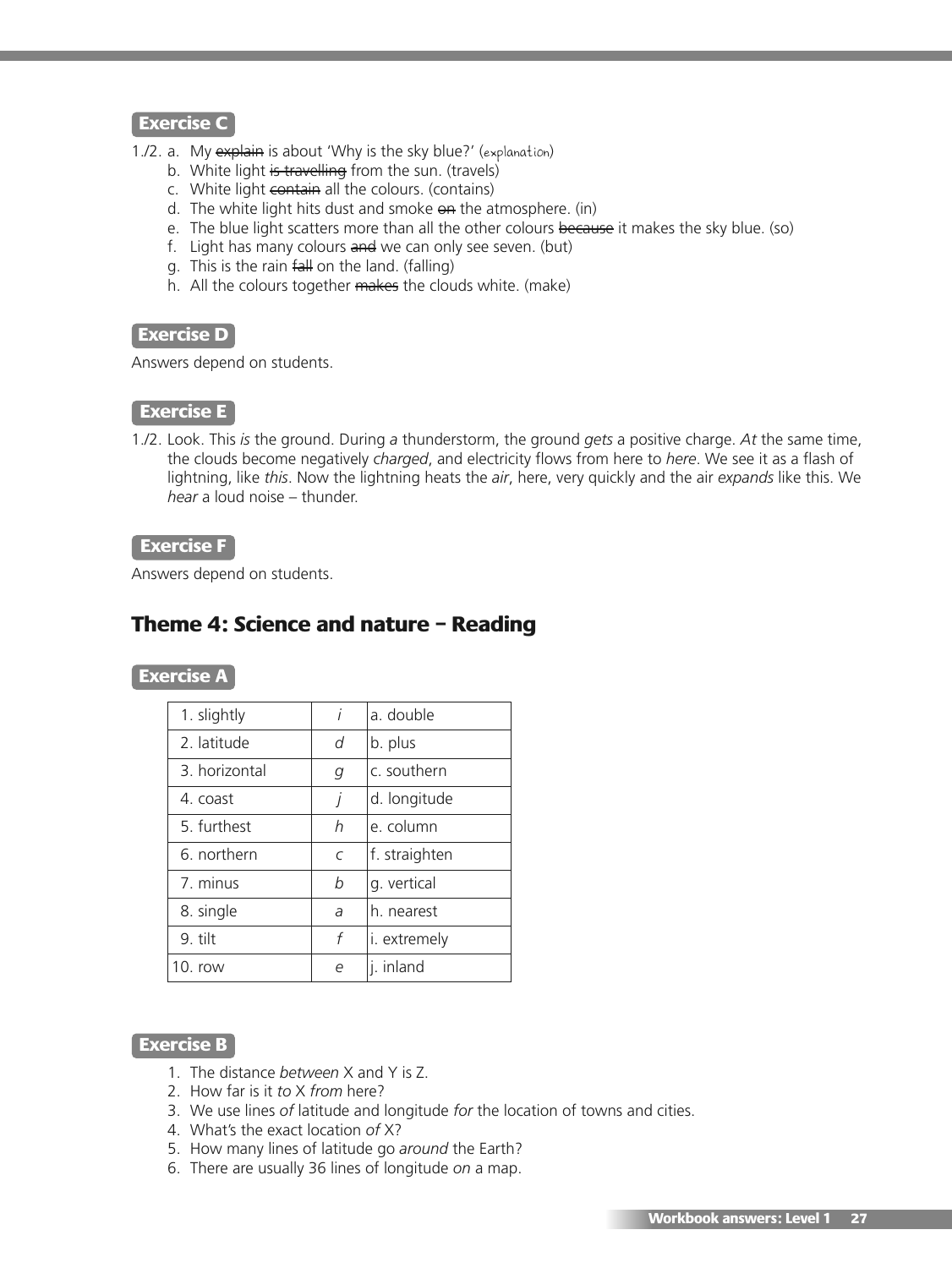- 7. They are located *at* 10 degrees longitude apart.
- 8. The line of 0 degrees longitude runs *through* London.
- 9. Thirteen countries are situated *on* the Equator, including Brazil, Kenya and Indonesia.
- 10. The furthest planet *from* Earth is Neptune.

- 1. In summer, the sea is more cooler than  $\Box$ the land.
- 2. Land areas are usually cloudier than sea areas.
- 3. One side of a mountain is wetter than the other side.
- 4. The South Pole is more colder than the  $\Box$ North Pole.
- 5. Dave is a more reliable employee than Zena is.
- 6. Places by rivers are often foggier that  $\Box$ other places.
- 7. Unemployment is higher in the north than the south.
- 8. In general, optimists are happier than pessimists.
- 9. The plants in the light were greener and  $\Box$ much more healthier.
- 10. Employment contracts are shorter than in the past.

|           | In summer, the sea is cooler than the land.                 | ☑                                                                                                                                                                                                                                                                                                                                                                                                                                                         |
|-----------|-------------------------------------------------------------|-----------------------------------------------------------------------------------------------------------------------------------------------------------------------------------------------------------------------------------------------------------------------------------------------------------------------------------------------------------------------------------------------------------------------------------------------------------|
| $\sqrt{}$ | Land areas are usually cloudier that sea areas.             |                                                                                                                                                                                                                                                                                                                                                                                                                                                           |
| $\sqrt{}$ | One side of a mountain is weter than the<br>other side.     |                                                                                                                                                                                                                                                                                                                                                                                                                                                           |
|           | The South Pole is much colder than the<br>North Pole.       | $\checkmark$                                                                                                                                                                                                                                                                                                                                                                                                                                              |
| ⊻         | Dave is more reliable employee than Zena is.                |                                                                                                                                                                                                                                                                                                                                                                                                                                                           |
|           | Places by rivers are often foggier than<br>other places.    | $\mathcal{U}% _{0}=\mathcal{U}_{0}=\mathcal{U}_{0}=\mathcal{U}_{0}=\mathcal{U}_{0}=\mathcal{U}_{0}=\mathcal{U}_{0}=\mathcal{U}_{0}=\mathcal{U}_{0}=\mathcal{U}_{0}=\mathcal{U}_{0}=\mathcal{U}_{0}=\mathcal{U}_{0}=\mathcal{U}_{0}=\mathcal{U}_{0}=\mathcal{U}_{0}=\mathcal{U}_{0}=\mathcal{U}_{0}=\mathcal{U}_{0}=\mathcal{U}_{0}=\mathcal{U}_{0}=\mathcal{U}_{0}=\mathcal{U}_{0}=\mathcal{U}_{0}=\mathcal{U}_{0}=\mathcal{U}_{0}=\mathcal{U}_{0}=\math$ |
| ☑         | Unemployment is highest in the north than<br>the south.     |                                                                                                                                                                                                                                                                                                                                                                                                                                                           |
| M         | In general, optimists are more happy than<br>pessimists.    |                                                                                                                                                                                                                                                                                                                                                                                                                                                           |
|           | The plants in the light were greener and<br>much healthier. | ✓                                                                                                                                                                                                                                                                                                                                                                                                                                                         |
| $\sqrt{}$ | Employment contracts are very short than<br>in the past.    |                                                                                                                                                                                                                                                                                                                                                                                                                                                           |

#### **Exercise D**

- 1. Muscat
- 2. Iran
- 3. 33°E
- 4. 25°N
- 5. Damascus and Amman
- 6. Abu Dhabi and Riyadh
- 7. Manama
- 8. 58°E and 23°N

#### **Exercise E**

See crossword.

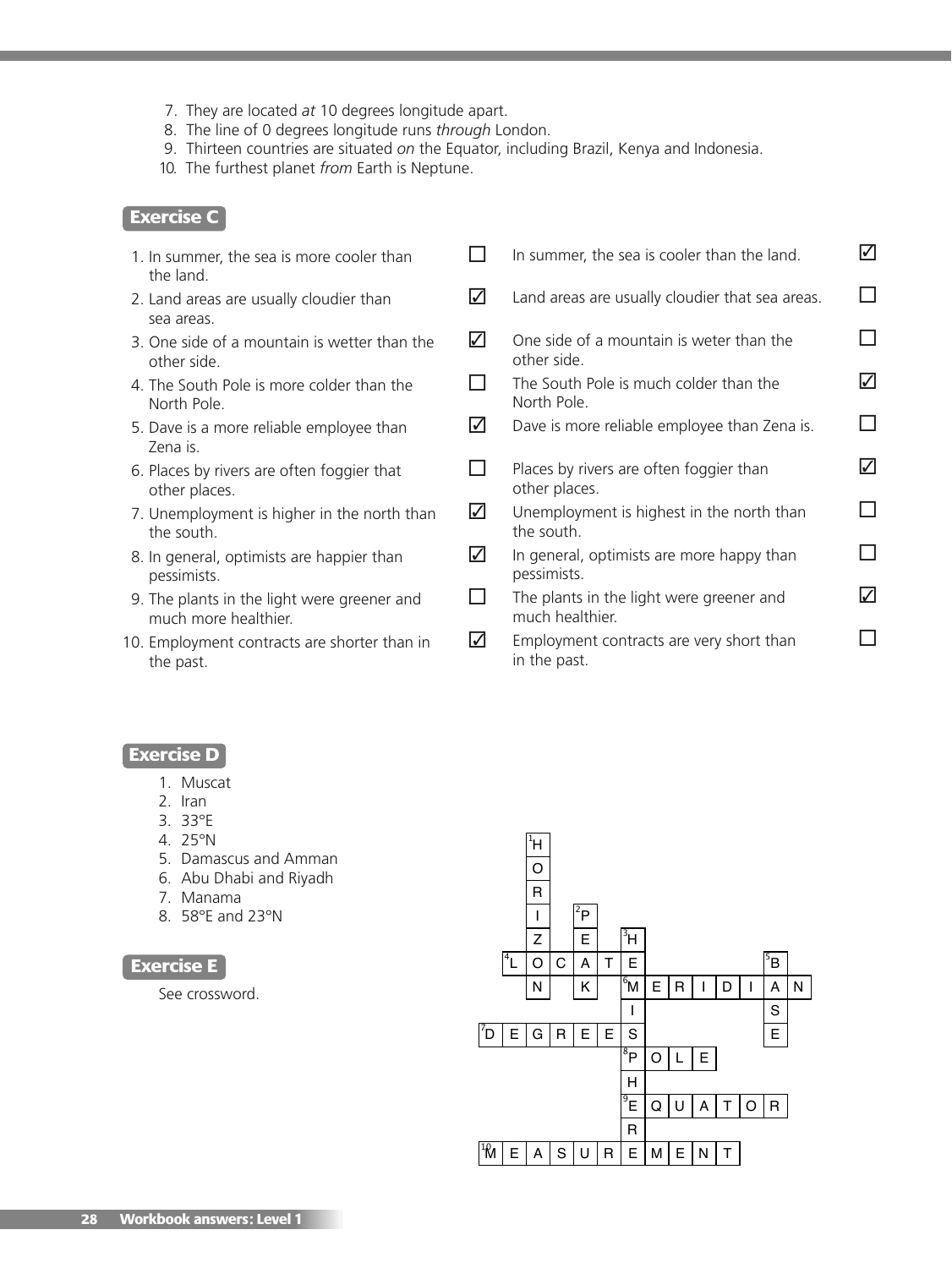### **Exercise F**

| 1. wes   | g          | a. erature    |
|----------|------------|---------------|
| 2. nor   | $\epsilon$ | b. ance       |
| 3. eas   | g          | c. th / thern |
| 4. sou   | I          | d. metre/s    |
| 5. kilo  | d          | e. tre / tral |
| 6. dist  | b          | f. nd         |
| $7.$ loc | j          | g.t/tern      |
| 8. temp  | a          | h. tain       |
| 9. moun  | h          | i. ance       |
| 10. grou | f          | j. ation      |
| 11. fur  | k          | k. ther / est |
| 12. cen  | e          | I. th / thern |

### **Exercise G**

### 1./2.

|                  | Switzerland                     | Austria                             |
|------------------|---------------------------------|-------------------------------------|
| area             | 42,000 sq km                    | 84,000 sq km                        |
| population       | 7.5m                            | 8.4 m                               |
| highest mountain | Dufourspitz, 4,634 m            | Grossglockner, 3,798 m              |
| temperature      | $-10 °C$                        | $-20 °C$                            |
| rainfall         | 120 mm                          | 140 mm                              |
| where to go      | Wengen - near border with Italy | Lech - near border with Switzerland |
| when to go       | December to April               | December to April                   |

# **Theme 4: Science and nature – Writing**

### **Exercise A**

- 1. height
- 2. weight
- 3. depth
- 4. volume
- 5. pressure 6. measure
- 7. device
- 8. container
- 9. scale
- 
- 10. surface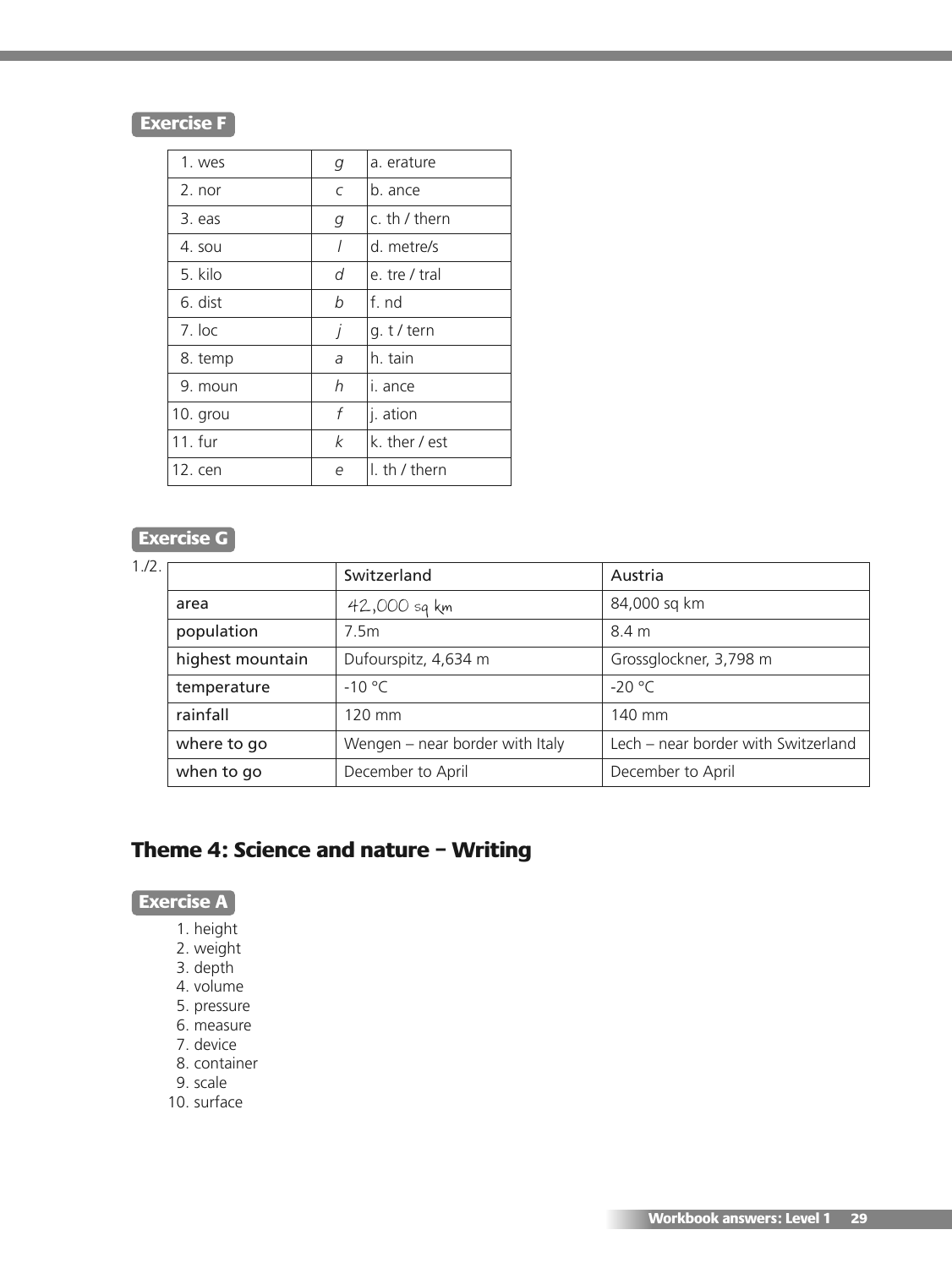#### **Exercise B**

- 1. *measure* = verb; others are nouns
- 2. a. weigh b. press c. contain
- 3. measurement
- 4. a. high b. deep
- 5. weight

#### **Exercise C**

| infinitive | past     | past participle |
|------------|----------|-----------------|
| a. design  | designed | designed        |
| b. do      | did      | done            |
| c. fill    | filled   | filled          |
| d. make    | made     | made            |
| e. measure | measured | measured        |
| f. plot    | plotted  | plotted         |
| g. prove   | proved   | proved          |
| h. put     | put      | put             |
| i. show    | showed   | shown           |
| j. take    | took     | taken           |
| k. turn    | turned   | turned          |
| l. use     | used     | used            |

#### **Exercise D**

- 1. Milk does not go bad for several days if you put it in a fridge.
- 2. A scientist wanted to find out the reason for this.
- 3. She made a hypothesis about insects.
- 4. Perhaps insects in the air make milk go bad.
- 5. She designed an experiment to test her hypothesis.
- 6. She got three glasses of the same size.
- 7. She put the same amount of milk in each glass.
- 8. She put the first glass of milk in the fridge.
- 9. She put the other two glasses of milk on a table.
- 10. She covered one of the glasses on the table with a cloth.
- 11. The cloth stopped any insects in the air from getting into the milk in that glass.
- 12. The scientist waited for two days to see the results.
- 13. The milk in both of the glasses on the table went bad.
- 14. The milk in the glass in the fridge did not go bad.
- 15. The scientist concluded … (answers depend on students)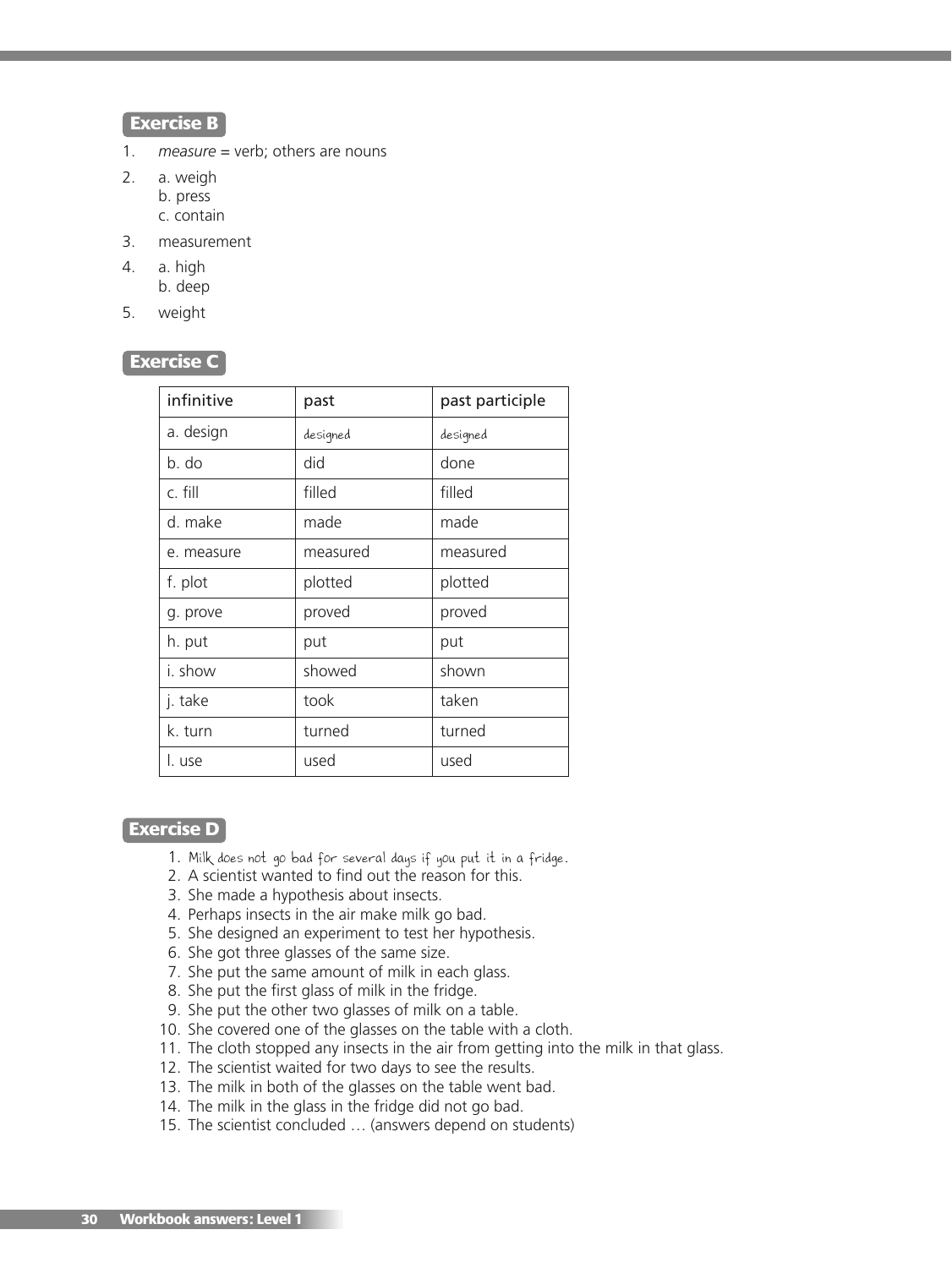#### **Exercise E**

- 1. We *did / were done* an experiment last week.
- 2. We *wanted / was wanted* to measure air pressure.
- 3. We *used / was used* a glass, a dish, two coins, a piece of cardboard and some water.
- 4. The glass and the dish *filled / were filled* with water.
- 5. The coins *put / were put* in the dish.
- 6. The cardboard *put / was put* on top of the glass.
- 7. We *turned / was turned* the glass upside down.
- 8. We *put / was put* the glass on the coins.
- 9. Some of the water *stayed / was stayed* in the glass.
- 10. The experiment *proved / was proved* that air is pressing down on the water in the dish.

#### **Exercise F**

- 1. A hole was made in each bottle*.*
- 2. Each bottle was put on a ruler.
- 3. Each bottle was filled with water.
- 4. The flow of the water was measured.
- 5. The results were recorded.
- 6. The results were plotted on a graph.

#### **Exercise G**

1./2. This experiment investigates the relationship between plants, sunlight and water*.* The hypothesis is that plants need sunlight and water to grow.

#### **Materials**

We needed *three plants, three containers of the same size and some soil*.

#### **Method**

(1 and 2) Each plant was put *into a pot*.

- (3) Each pot *was filled with soil*.
- (4) The pots *were put in the sunlight*.
- (5) Plant 1 was covered with black plastic, so *this plant did not get any sunlight*.

(6) Plants 1 and 3 were watered, but Plant 2 *did not get any water*.

#### **Results**

(7) After one week, Plant 1 was *yellow and very small*. Plant 2 was *dead*. Plant 3 was *green and very healthy*.

#### **Conclusion**

The experiment proves *that plants need sunlight and water to live*.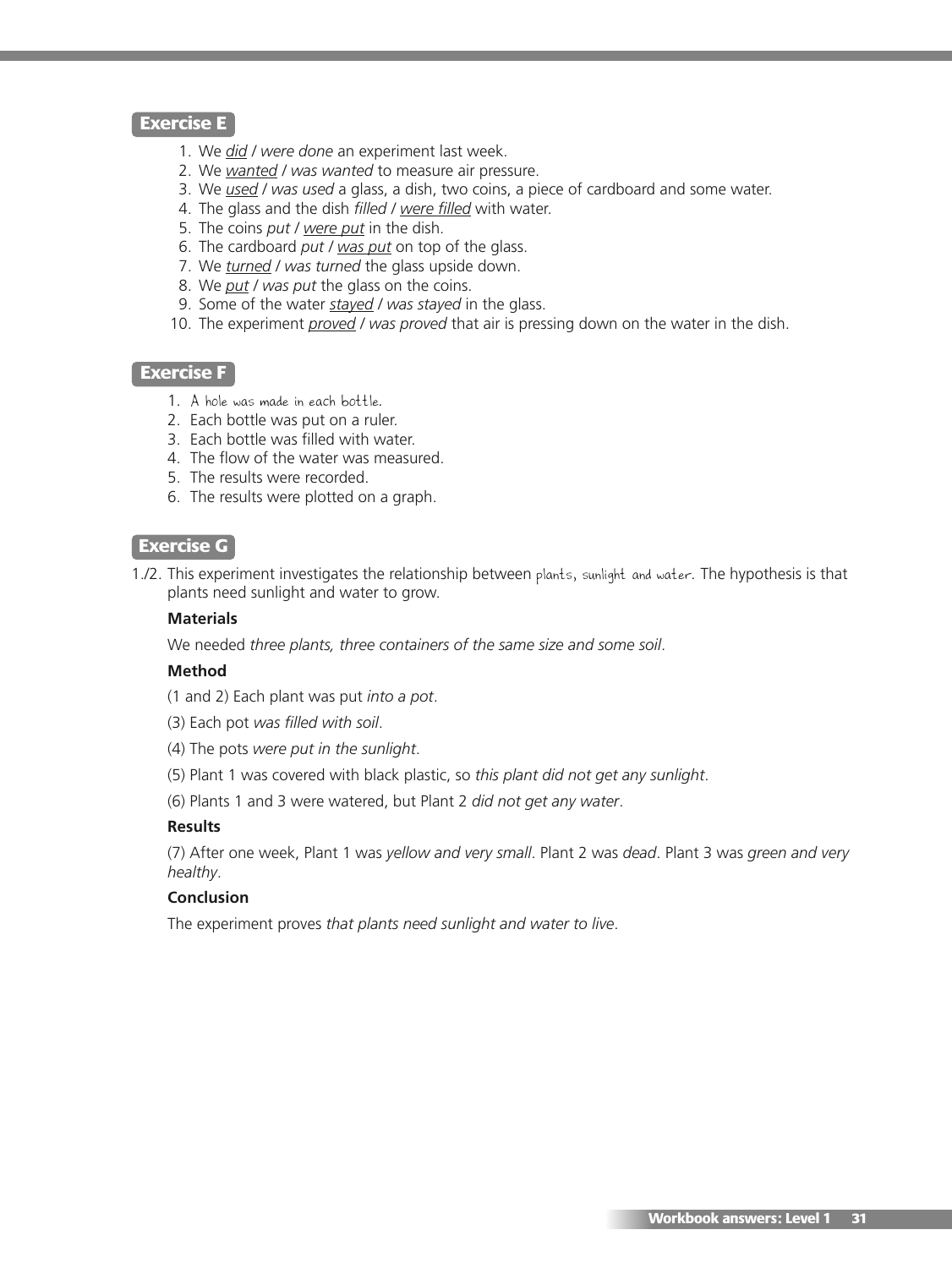### **Theme 5: The physical world – Listening**

#### **Exercise A**

1. (top row – left to right) coast, lake, mountain, ocean, peninsula (bottom row – left to right)

plateau, rainforest, river, volcano, island

#### **Exercise B**

- 1./2. a. What is the exact location of Mumbai?
	- b. How far is it from London to Manchester?
	- c. Who is giving the sociology lecture tomorrow?
	- d. Where does the meeting take place?
	- e. What is the longest river in the world?
	- f. When did people first become interested in human behaviour?
	- g. How do you say this word?
	- h. Do you like being on your own?
- 3. Answers depend on students.

#### **Exercise C**

- 1. a. New Zealand is southwest of Australia. New Zealand is southeast of Australia.
	- b. The Tropic of Cancer runs through Brazil. *The Equator runs through Brazil.*
	- c. India is in Asia. It is on the Equator. It is east of Egypt. *India is on the Tropic of Cancer and it is west of Egypt.*
	- d. Portugal is in Europe. It is to the east of Spain. *Portugal is to the west of Spain.*
	- e. Japan is south of Australia. *Japan is north of Australia.*
	- f. Australia is on the Tropic of Cancer. *Australia is on the Tropic of Capricorn.*
	- g. Libya is in Africa. It has a border with Egypt to the north. *Libya has a border with Egypt to the north.*
	- h. Brazil and Australia are in South America. *Australia is in Australasia.*
	- i. The USA and Canada are in South America. *They are in North America.*
- 2. Answers depend on students.

#### **Exercise D**

- 1. a. The Sultanate of Oman is situated north of the Equator. It is a very hot country.
	- b. The capital city, Muscat, is on the Tropic of Cancer.
	- c. Oman is bordered to the northwest by the UAE.
	- d. To the west, there is a long border with Saudi Arabia.
	- e. To the southeast, Oman has a long coastline on the Arabian Sea.
	- f. In the southwest, there is a border with Yemen.
- 2./3. (1) belongs to
	- (2) is called
	- (3) of
	- (4) times
	- (5) consists of
	- (6) is called
	- (7) with
	- (8) or
	- (9) are
	- (10) are
	- (11) highest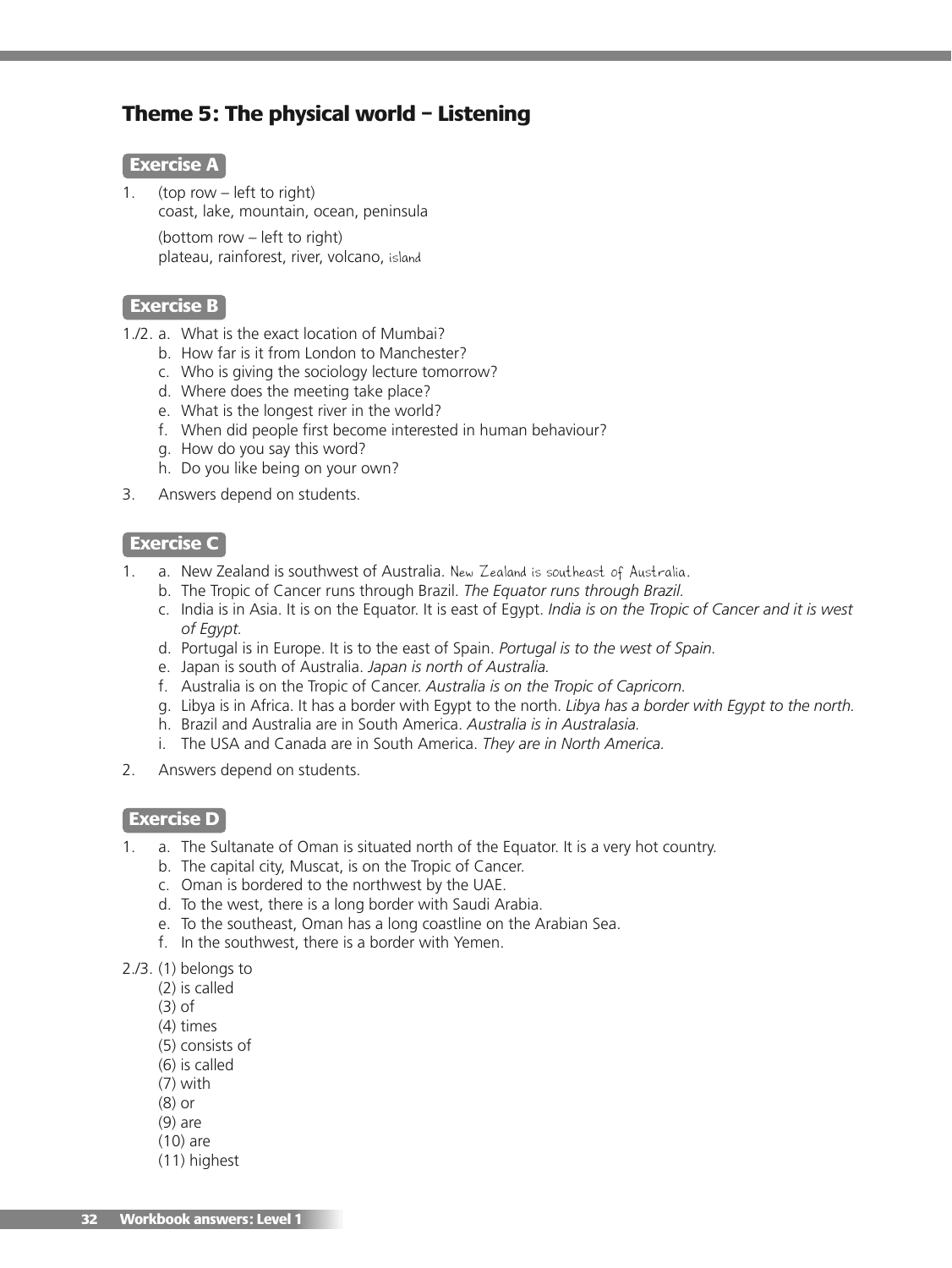### **Exercise E**

- 1./2. a. It is a country in Europe.
	- b. *It is* in the centre of the region.
	- c. *It is* quite small.
	- d. *It is* called Switzerland.
	- e. *It is* bordered by Germany, France, Italy and Liechtenstein.
	- f. *There are* mountains in the south of the country.
	- g. *They are* called the Alps.
	- h. In fact, three quarters of the land is mountains, but *there is* farming land in the north of the country.
	- i. *There are* several large cities, including the capital, Bern.
	- j. In this small country, *there are* only around seven million people.

# **Theme 5: The physical world – Speaking**

#### **Exercise A**

| coast  |  | island            |  | river           |  | <i>c</i> l peninsula |  |
|--------|--|-------------------|--|-----------------|--|----------------------|--|
| desert |  | lake              |  | waterfall       |  | Tocean               |  |
| forest |  | <i>I</i> mountain |  | <u>lvolcano</u> |  | I plateau            |  |

2. Answers depend on students.

#### **Exercise B**

 $2 - 5$ 

1.

- Connie: Where do you come from, Velna?
- Velna: Latvia. It's very (small) and not many people know about it.
- Connie: It's *in* Eastern Europe, isn't it?
- Velna: Well, northeast actually. We have a border, with Russia.
- Connie: What's the capital called?
- Velna: Riga. It's *in* the centre of the country. In fact, Riga is *on* two rivers. It's a big(port).
- Connie: What's your job back *in* Riga?
- Velna: I work *in / for / at* the office of tourism.
- Connie: Tourism? Is your) weather OK for tourists?
- Velna: Yes, of course! It can be very hot *in* summer. In winter it often snows. But there aren't any (tall) mountains so we don't have skiing.
- Connie: How about skating?
- Velna: Ice hockey is more popular *in* most areas. If you want to know (more) come to my (talk.) I've got to go now. Bye!
- Connie: Thanks, I will. Bye!

#### **Exercise C**

- 1./2. a. I'm going to talk / about Latvia.
	- b. First of all, / I will describe the size / and location / of the country.
	- c. Then, / I'll tell you about / the capital city.
	- d. Finally, / I'll mention / some of the physical features.
	- e. Latvia is in northeast Europe / and has borders with Russia, / Estonia, / Belarus / and Lithuania.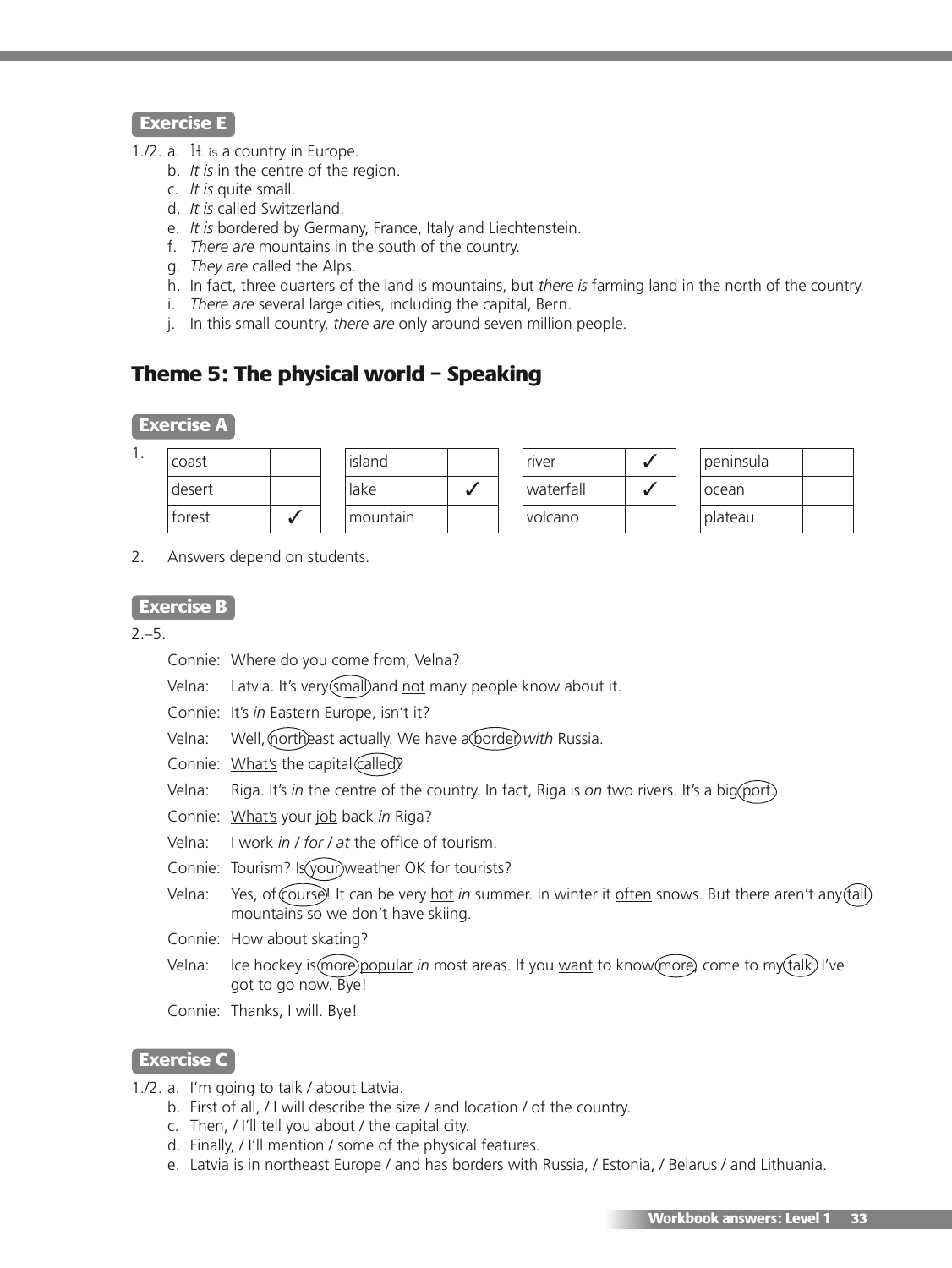- f. The country is fairly small / and has an area of / about 65,000 square kilometres.
- g. It has a long coastline / on the Baltic Sea / to the west.
- h. Riga is the capital city / and it is in the centre / of the country.
- i. The highest point / in the country / is only about / 300 metres.
- j. There are a lot of rivers / which flow through the region.

#### **Exercise D**

Answers depend on students.

#### **Exercise E**

- 1./2. a. Turkey is a large country which is in southeast Europe.
	- b. It is bordered by several countries, including Bulgaria, Georgia, Syria, and Iraq.
	- c. The capital is Ankara, which is located in the centre of the country.
	- d. It has a population of nearly three million.
	- e. But it is not the largest city, which is Istanbul.
	- f. The country occupies over 750,000 square kilometres between latitudes 36 and 42 degrees north and longitudes 28 and 44 degrees east.
	- g. There are mountains in the east and the south of the country.
	- h. Mount Agri, which is in the eastern mountains, is the highest point.
	- i. It reaches a height of over 5,000 metres.
	- j. There are many lakes, including Van, which is near the border with Iran.

### **Theme 5: The physical world – Reading**

#### **Exercise A**

- 1. extinct (*adj)* an ~ animal, plant or language no longer exists
- 2. landscape (*n)* the geography of the land
- 3. majority (*n)* most people or things in a group
- 4. permanent (*adj)* existing for a long time or for all future time
- 5. sea level (*n)* the average height of the sea
- 6. situated (*adj)* in a place or position
- 7. uninhabited (*adj)* an ~ place has no one living there
- 8. region (*n)* a large area of a country or the world
- 9. slope (*n)* a surface that is higher at one end
- 
- 10. agriculture (*n)* the science of farming

#### **Exercise B**

- a. We send most products by sea, not by land.
	- b. There is a lot of fertile *land* near the river.
	- c. Astronauts first *landed* on the Moon in 1969.
	- d. We were late because the plane *didn't land* on time
	- e. Oh dear! I just felt some rain drops *landing/land* on my head.
- 2. a. Britain is an island in the Atlantic.
	- b. This *lowland* is very flat and is often flooded in wet weather.
	- c. The *landscape* in the north is very different from the south.
	- d. The *farmland* in this area is used for producing fruit.
	- e. Tourists don't often visit the *inland* towns because they prefer the coast.
	- f. A *landlocked* country does not have a coast.
	- g. My *landlady* rents rooms to students but she doesn't cook meals for us.
	- h. There's been a *landslide* here; there are rocks all over the road.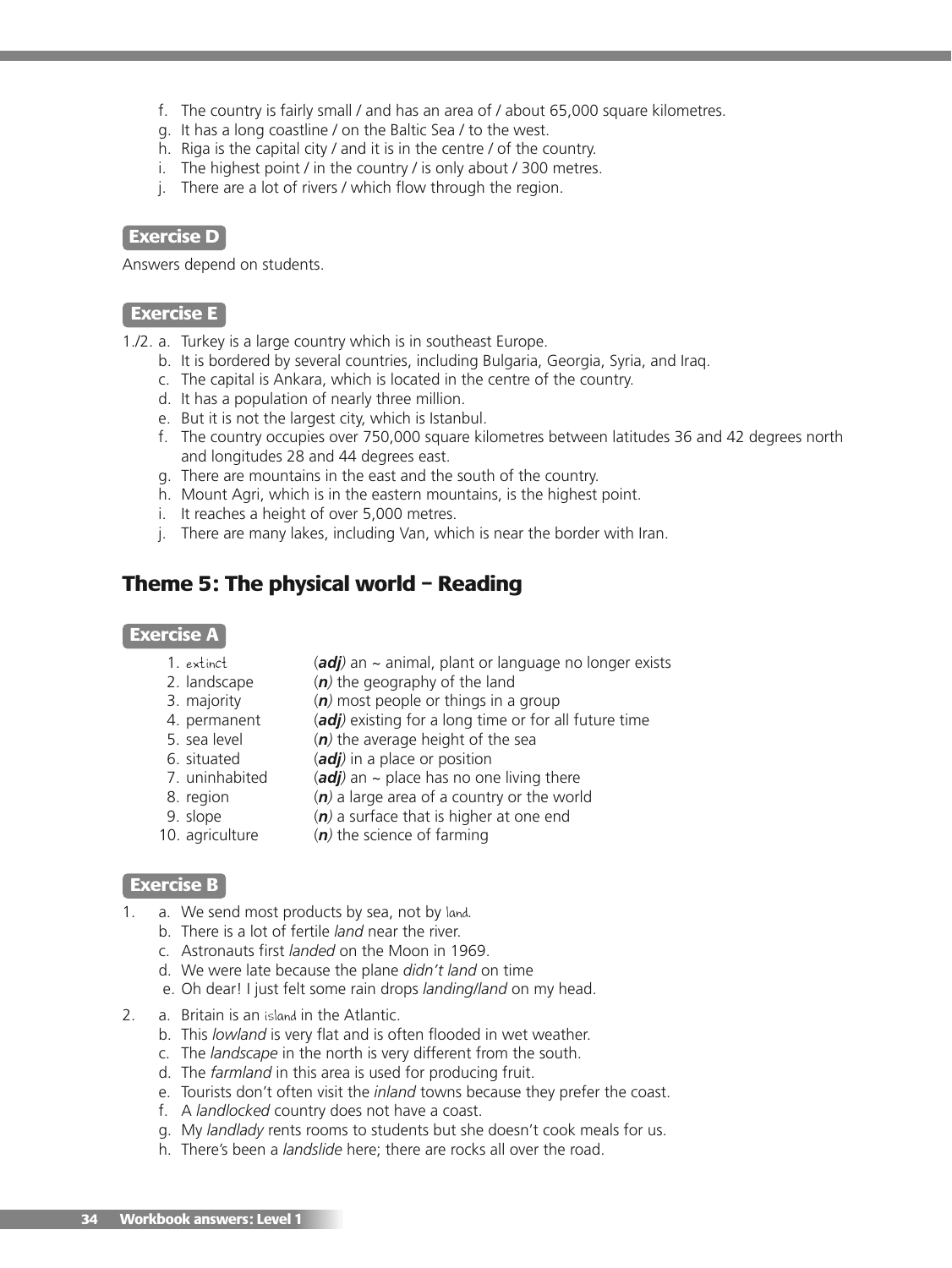- 3. a. Do you prefer to travel by *land* or sea?
	- b. We didn't go for a walk because the *ground* was too wet.
	- c. The old lady fell on the *ground* and broke her arm.
	- d. Millions of years ago a meteor from space fell to *earth* here.
	- e. I dropped a glass on the kitchen *floor*.
	- f. The price of *land* is very high in London.
	- g. Some people say our *world* is getting smaller every day.
	- h. Where is the *world's* tallest building?

| a.          | noisy        | quiet       |
|-------------|--------------|-------------|
|             | b. fast      | slow        |
| C.          | good         | bad         |
| $d_{\cdot}$ | hot          | cold        |
| е.          | important    | unimportant |
|             | f. inhabited | uninhabited |
| g.          | large        | small       |
|             | long         | short       |

| i. | low         | high         |
|----|-------------|--------------|
| I. | major       | minor        |
|    | k. modern   | old          |
|    | mountainous | flat         |
| m. | permanent   | temporary    |
| n. | popular     | unpopular    |
| Ο. | successful  | unsuccessful |
| p. | wide        | narrow       |

#### **Exercise D**

- 1. The desert is one of the *hottest/most uninhabited* places in the world.
- 2. This river is the *widest/longest/fastest* in this state.
- 3. She is the most *un/popular/most un/important* person in this company.
- 4. This area is the *flattest/most mountainous/most un/inhabited* of the country.
- 5. Tokyo is the most *modern/biggest/noisiest* city in the world.
- 6. The new metro is the *fastest/most* popular in the world.
- 7. My new car is the *fastest/smallest* I've ever had.
- 8. He is the *best/noisiest/most popular/most successful* student in our class.

#### **Exercise E**

- 1. China
- 2. South Korea Seoul
- 3. South Korea
- 4. China
- 5. South Korea
- 6. China
- 7. An extinct volcano the highest point in South Korea on the island of Cheju.
- 8. South Korea

#### **Exercise F**

- 1. (1) for 5,000 years
	- (2) 2,000 years ago
		- (3) four
		- (4) second largest
		- (5) one square mile
		- (6) over 300,000 business people
		- (7) 0 degrees longitude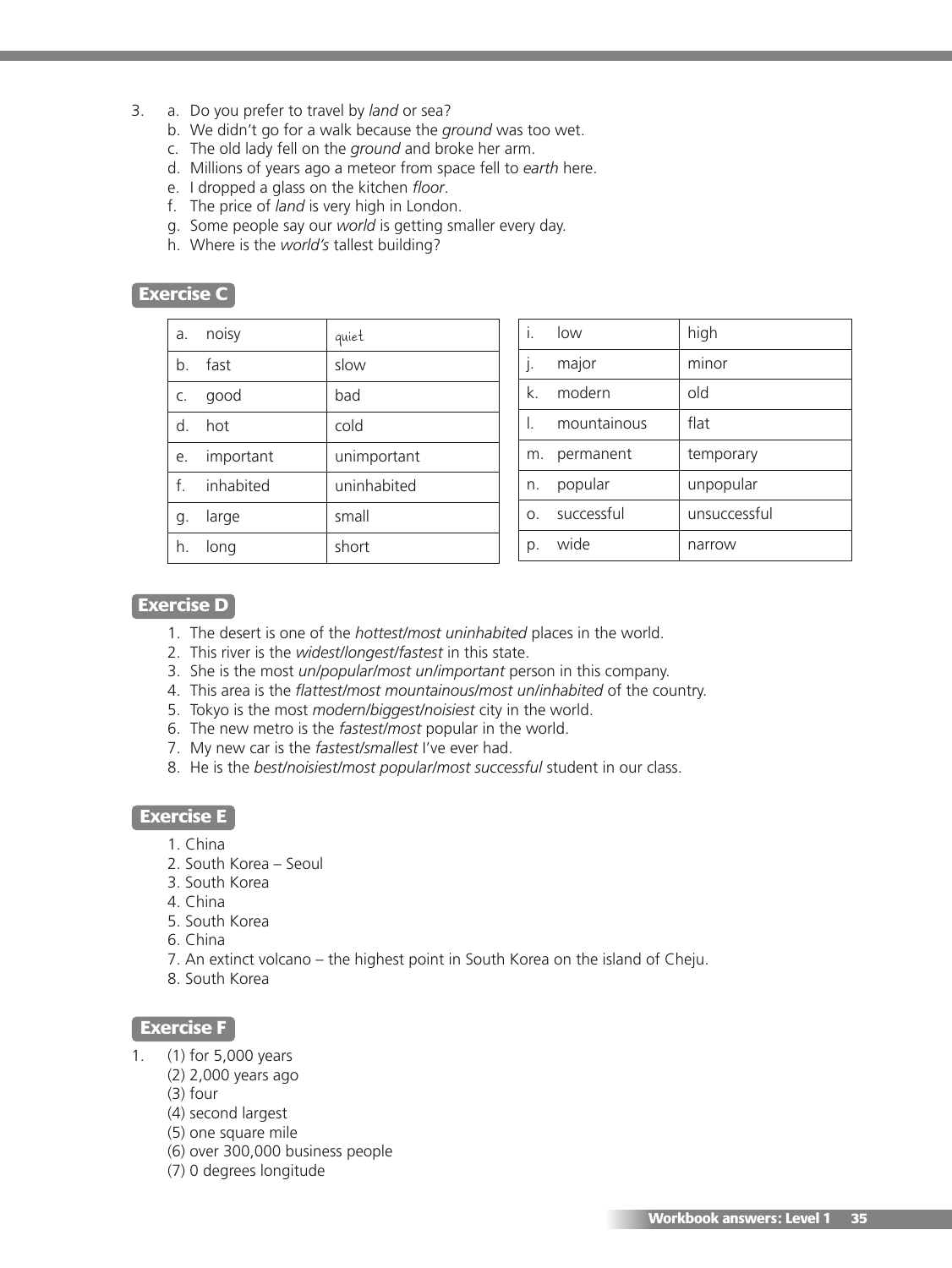- (8) 8 million people (9) 100,000 children (10) 656 square miles (11) 600 square miles of road (12) 1911 (13) 25 million visitors (14) 350,000 people  $(15)$  £15 billion
- (16) 300 languages
- $(17)$  three

### 2.

|                                | London                                                                                                                              |
|--------------------------------|-------------------------------------------------------------------------------------------------------------------------------------|
| History                        | 5,000 years - people in area<br>2,000 years ago - Romans started town<br>Roman name = Londinium<br>Romans built first London bridge |
| Area                           | Greater London = $656$ sq m<br>City of London = $1$ sq m                                                                            |
| Population                     | 8m (100,000 children born every year)                                                                                               |
| Location                       | SE England<br>on River Thames<br>0 degrees longitude                                                                                |
| <b>Business and</b><br>economy | Port of London<br>Finance and business<br>City of London = largest business district in Europe                                      |
| Tourism                        | most popular tourist city in the world<br>25m tourists per year<br>£15 billion tourist income                                       |
| Transport                      | largest underground train system in world<br>Heathrow airport<br>traffic is a problem                                               |

3.

| a.    | the most popular city in the world     | London                         |
|-------|----------------------------------------|--------------------------------|
| $b$ . | Europe's largest financial district    | the city of London             |
|       | the four greatest cities of Europe     | Athens, Paris, Rome and London |
| d.    | the most expensive cities in the world | London, Tokyo and Moscow       |
| e.    | the busiest airport in the world       | Heathrow                       |
|       | the second largest in the UK           | the port of London             |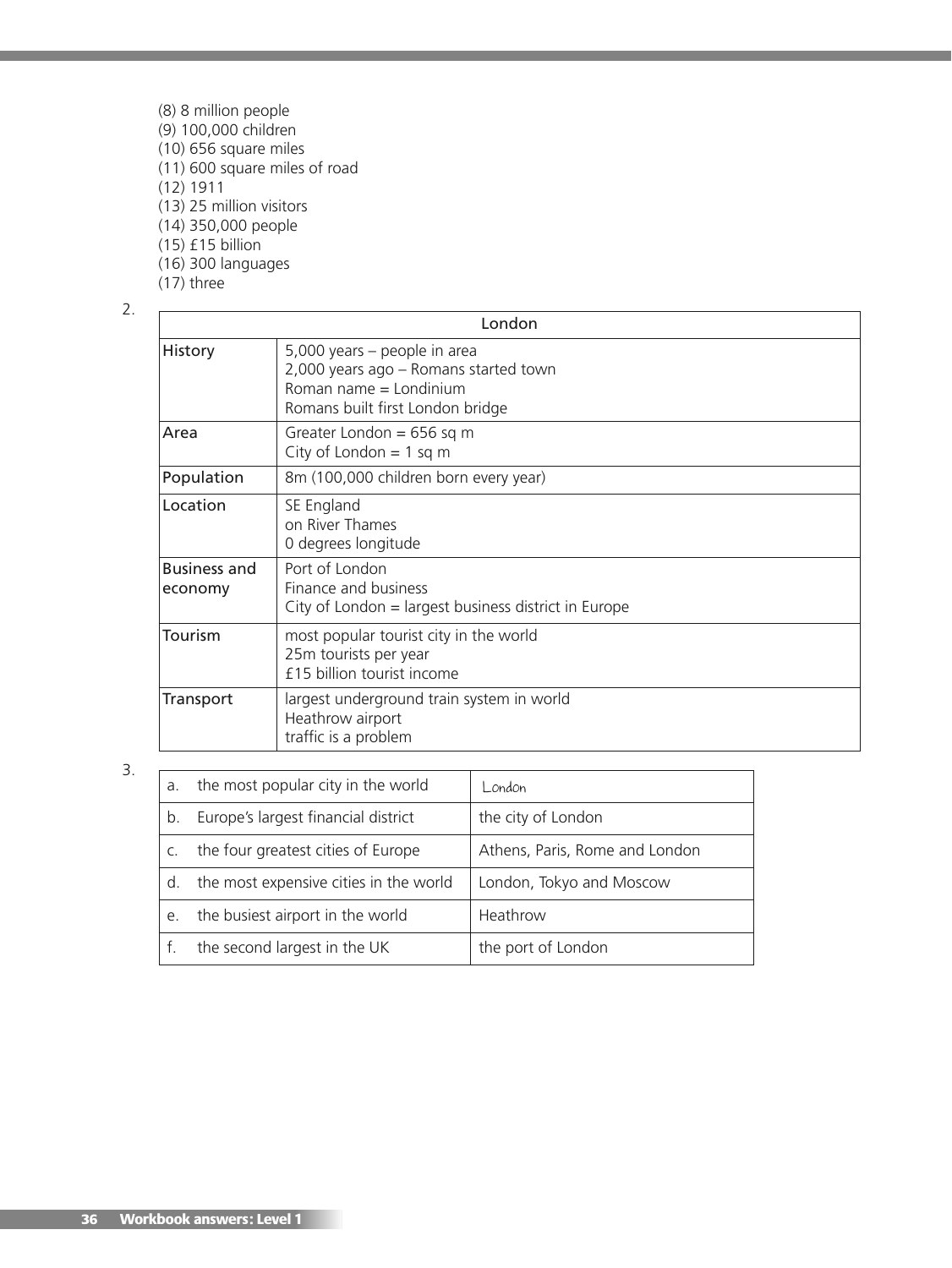# **Theme 5: The physical world – Writing**

### **Exercise A**

1.

| adjective       | noun          |              |
|-----------------|---------------|--------------|
| a. prevailing   | 3             | 1. island    |
| b. agricultural | 8             | 12. rainfall |
| c. economic     | 7             | 3. wind      |
| d. geographical | 6             | 4. water     |
| e annual        | $\mathcal{P}$ | 5. country   |
| f. uninhabited  | 1             | 6. features  |
| g. landlocked   | 5             | 7. activity  |
| h fresh         | 4             | 8. land      |

2.

| noun         |                | noun       |
|--------------|----------------|------------|
| a. food      | 4              | 1. range   |
| b. transport | 5              | 2. delta   |
| c. flood     | 6              | 13. east   |
| d. river     | $\overline{2}$ | 14. source |
| e. farm      | 8              | 5. links   |
| f. home      | $\overline{7}$ | 6. plain   |
| g. south     | 3              | 7. town    |
| h. mountain  | 1              | 8. land    |

### **Exercise B**

|    | noun           | adjective     |
|----|----------------|---------------|
|    | a. environment | environmental |
|    | b. origin      | original      |
| C. | person         | personal      |
|    | d. region      | regional      |
|    | e. agriculture | agricultural  |
|    | f clerk        | clerical      |
|    | g. industry    | industrial    |
|    | h residence    | residential   |
|    |                |               |

| noun            | adjective     |
|-----------------|---------------|
| i.<br>physics   | physical      |
| j.<br>geography | geographical  |
| k. chemistry    | chemical      |
| I. chronology   | chronological |
| m. history      | historical    |
| n. sociology    | sociological  |
| o. technology   | technological |
| p. electricity  | electrical    |

2. suffixes added: ~*al*, ~*ical* (replaces final position *y* in the noun), ~*ial*